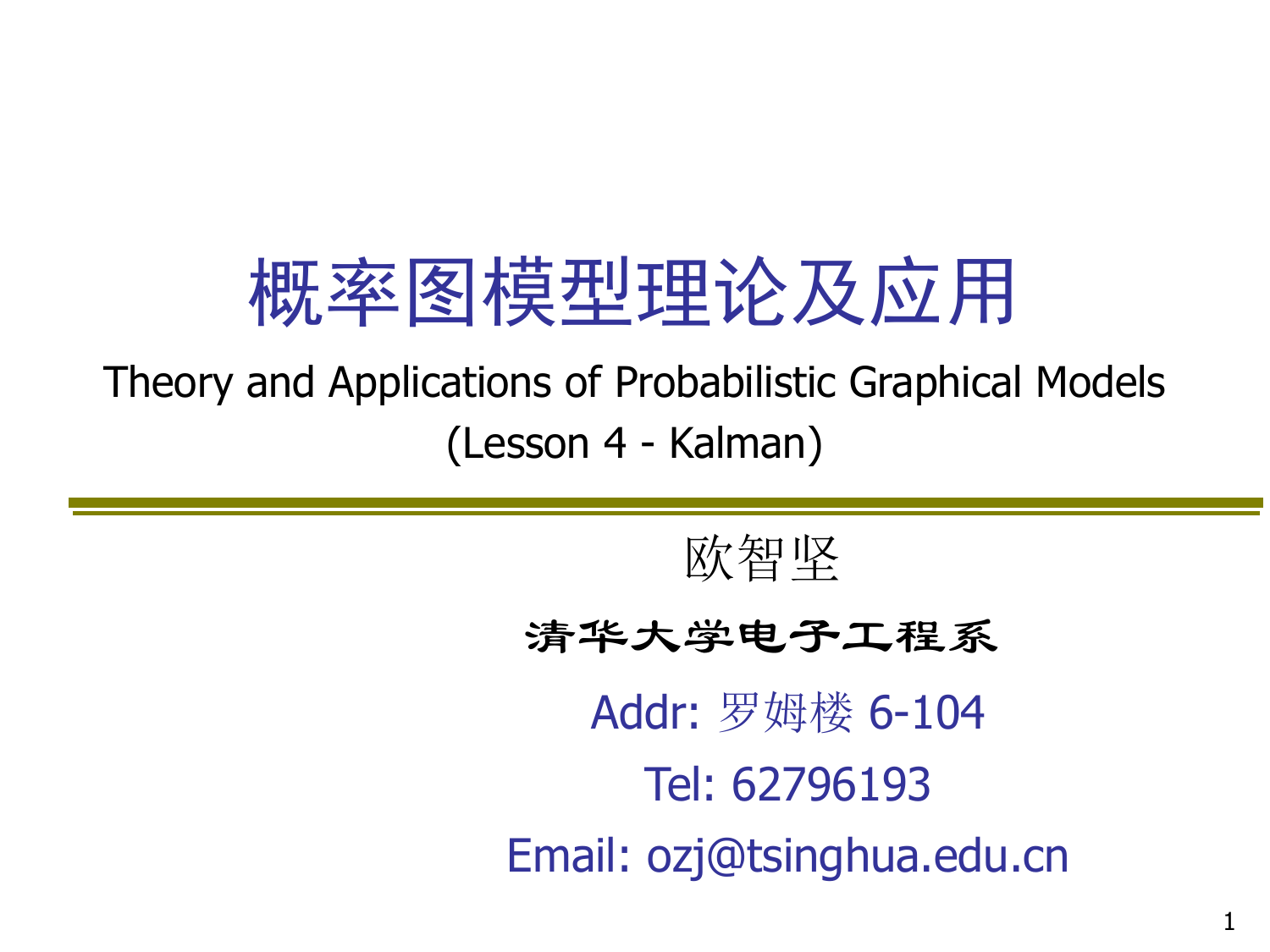

## 第一章 图模型的表示理论(**2**)

- **Example 3 Semantics (DGM, UGM)**
- **HMM, CRF**

## 第二章 图模型的推理理论(**4**)

- 精确推理:**variable-elimination**,**cluster-tree**,**triangulate**
- 连续变量:**Kalman**
- 采样近似:**sampling**
- 变分近似:**variational**

### 第三章 图模型的学习理论(**2**)

#### 参数学习:**maxlikelihoodEstimate**,**RFLearning, BayesEstimate**

结构学习:**StructureLearning**

|                                  |                           | $pgm-2$ hmm-crf $\sqrt{ }$ | pgm-4 kalman   |
|----------------------------------|---------------------------|----------------------------|----------------|
|                                  | pgm-1 semantics $\sqrt{}$ | $pgm-3 exact \sqrt{}$      | pgm-5 sampling |
| pgm-6 variational pgm-8 Bayesian |                           |                            |                |
| pgm-7 ML                         |                           |                            |                |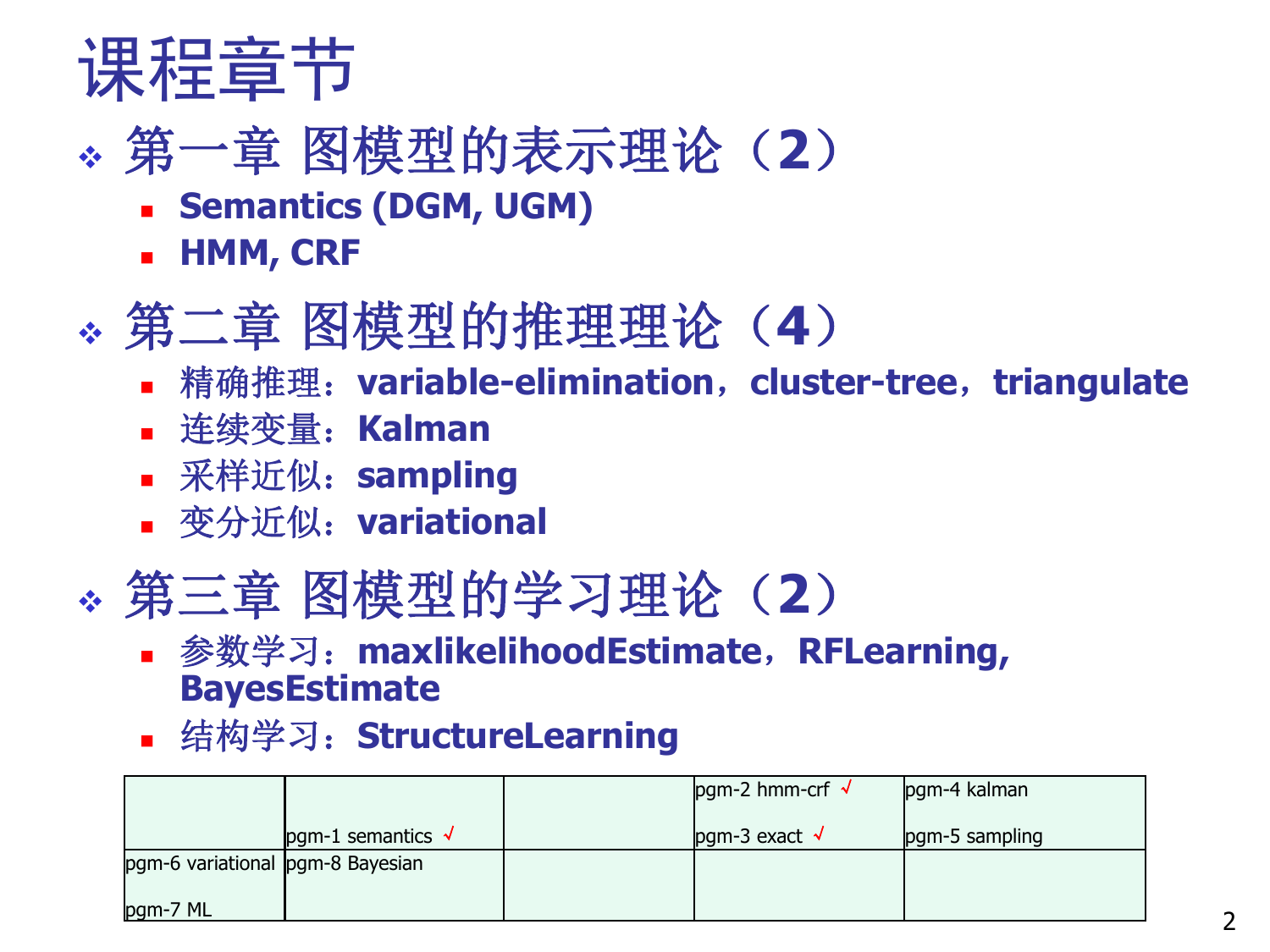# 含有连续变量的图模型推理

树消除算法(Cluster-tree elimination)依然成立

算法本身并没有对联合分布中的变量是离散还是连续做限制

- 树消除算法的本质
	- 对连乘积求和/求积分的有效组织
	- 基础是,乘法对加法/积分的分配律  $\int f(x)g(y)dy = f(x)\int g(y)dy$

 $\bullet$  推理问题  $p(x_Q | X_E = x_E)$ : 只需关心隐变量  $x_Q$ 中含有连续变量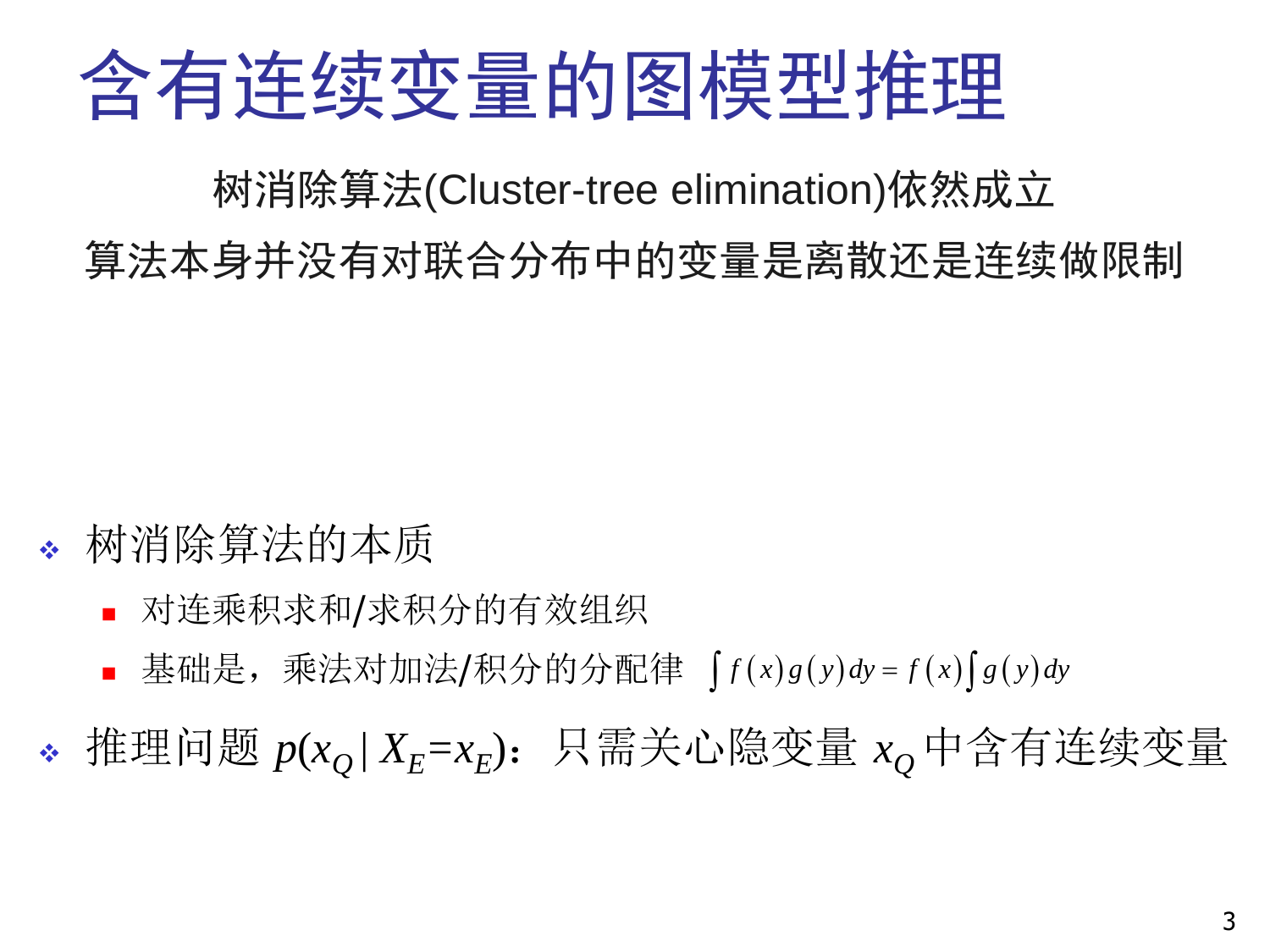

$$
p(x) = N(x|0,1)
$$
\n
$$
p(y|x) = N(y|x,1)
$$
\n
$$
= \frac{1}{\sqrt{2\pi}} \exp\left\{-\frac{x^2}{2}\right\}
$$
\n
$$
= \frac{1}{\sqrt{2\pi}} \exp\left\{-\frac{(y-x)^2}{2}\right\}
$$
\n
$$
= \frac{1}{\sqrt{2\pi}} \exp\left\{-\frac{(y-x)^2}{2}\right\}
$$
\n
$$
= \frac{1}{\sqrt{2\pi}} \exp\left\{-\frac{(z-y)^2}{2}\right\}
$$
\n
$$
p(x, y, z) = p(x)p(y|x)p(z|y)
$$

试求:  $p(x | z = 1.5) \propto p(x, z = 1.5) =$  $p(x, z = 1.5) = \int p(x, y, z = 1.5) dy$ 

$$
p(x, y, z = 1.5) = p(x) p(y|x) p(z = 1.5 | y)
$$
  

$$
p(x | z = 1.5) \propto \sqrt{\frac{1}{x} \left[ \frac{1}{\sqrt{2\pi}} \exp\left\{-\frac{x^2}{2}\right\} \cdot \frac{1}{\sqrt{2\pi}} \exp\left\{-\frac{(y - x)^2}{2}\right\} \cdot \frac{1}{\sqrt{2\pi}} \exp\left\{-\frac{(1.5 - y)^2}{2}\right\} \right]}
$$

Operations on factors: product, marginalize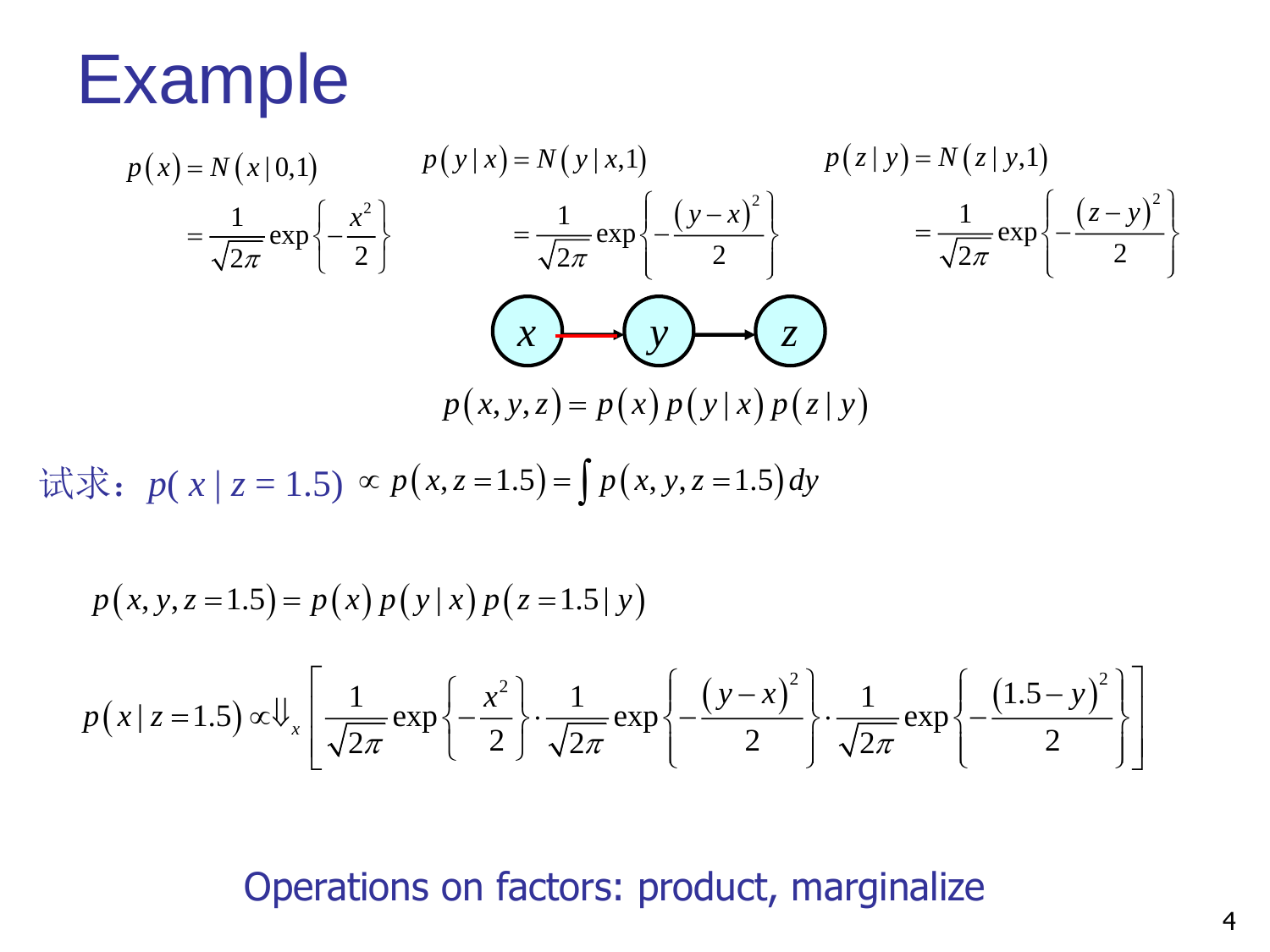# Inference example



Two basic operations: product, marginalization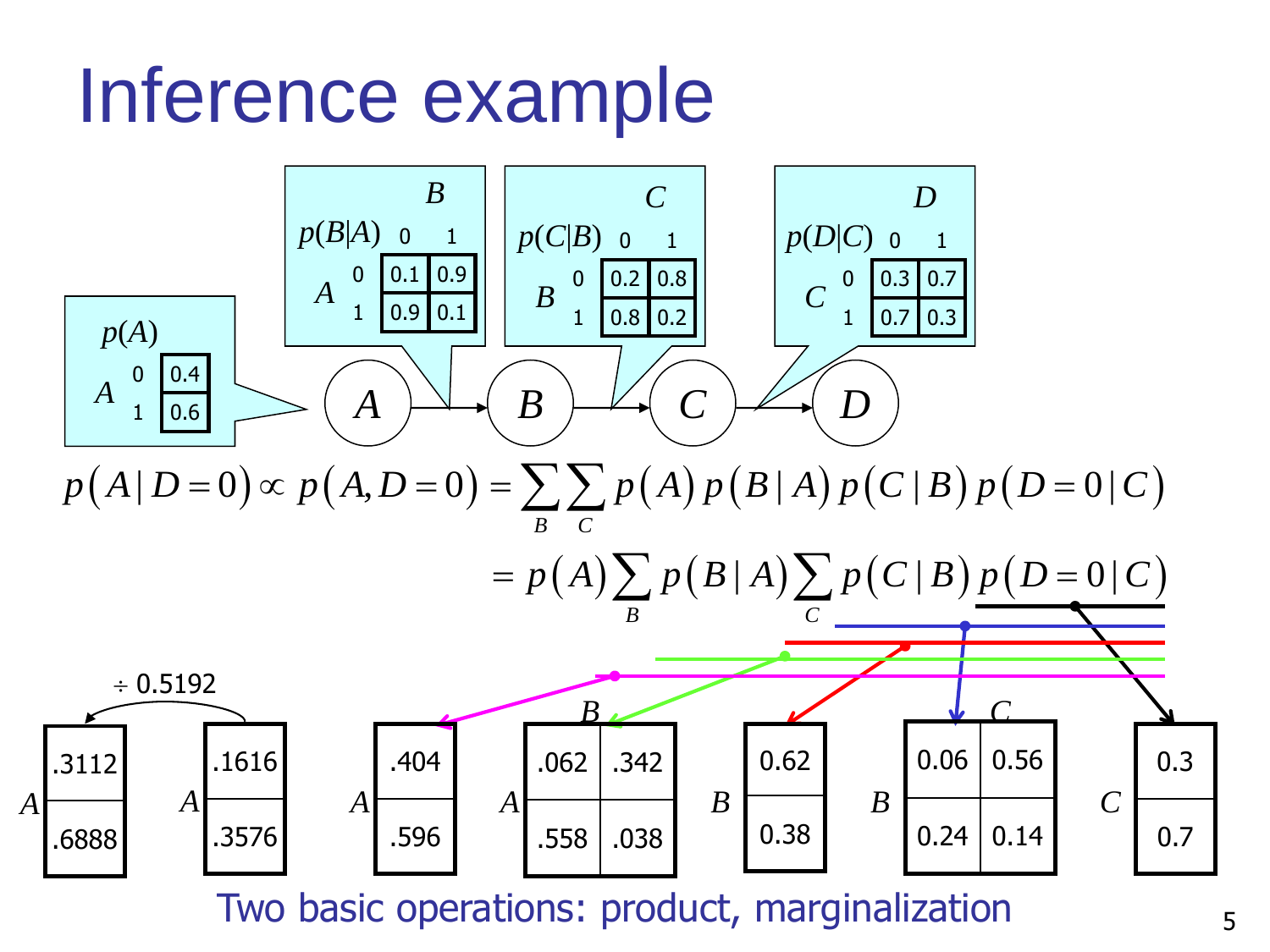## Factor/Potential representation

Pure discrete: tables (multi-dimensional arrays)



Multivariate Gaussian can be represented in two forms

• Multivariate Gaussian can be represented in two forms

\nMoment form

\n
$$
\phi(x | \mu, \Sigma) = \frac{1}{(2\pi)^{N/2} |\Sigma|^{1/2}} \exp\left\{-\frac{1}{2} (x - \mu)^T \Sigma^{-1} (x - \mu)\right\}
$$
\n
$$
g = -\frac{N}{2} \log(2\pi) - \frac{1}{2} \log |\Sigma| - \frac{1}{2} \mu^T \Sigma^{-1} \mu
$$
\n
$$
K = \Sigma^{-1}
$$
\nCa nonical form

\n
$$
\phi(x | g, h, K) = \exp\left\{g + x^T h - \frac{1}{2} x^T K x\right\}
$$
\n
$$
\text{#} \ddot{\mathcal{R}} \ddot{\mathcal{R}} \ddot{\mathcal{R}} \ddot{\mathcal{R}} \dot{\mathcal{R}} \dot{\mathcal{R}} \dot{\mathcal{R}} \dot{\mathcal{R}} \dot{\mathcal{R}} \dot{\mathcal{R}} \dot{\mathcal{R}} \dot{\mathcal{R}} \dot{\mathcal{R}} \dot{\mathcal{R}} \dot{\mathcal{R}} \dot{\mathcal{R}} \dot{\mathcal{R}} \dot{\mathcal{R}} \dot{\mathcal{R}} \dot{\mathcal{R}} \dot{\mathcal{R}} \dot{\mathcal{R}} \dot{\mathcal{R}} \dot{\mathcal{R}} \dot{\mathcal{R}} \dot{\mathcal{R}} \dot{\mathcal{R}} \dot{\mathcal{R}} \dot{\mathcal{R}} \dot{\mathcal{R}} \dot{\mathcal{R}} \dot{\mathcal{R}} \dot{\mathcal{R}} \dot{\mathcal{R}} \dot{\mathcal{R}} \dot{\mathcal{R}} \dot{\mathcal{R}} \dot{\mathcal{R}} \dot{\mathcal{R}} \dot{\mathcal{R}} \dot{\mathcal{R}} \dot{\mathcal{R}} \dot{\mathcal{R}} \dot{\mathcal{R}} \dot{\mathcal{R}} \dot{\mathcal{R}} \dot{\mathcal{R}} \dot{\mathcal{R}} \dot{\mathcal{R}} \dot{\mathcal{R}} \dot{\mathcal{R}} \dot{\mathcal{R}} \dot{\mathcal{R}} \dot{\mathcal{R}} \dot{\mathcal{R}} \dot{\mathcal{R}} \dot{\mathcal{R}} \dot{\mathcal{R}} \dot{\mathcal{R}} \dot{\mathcal{R}} \dot{\mathcal{R}} \dot{\mathcal{R}} \dot{\mathcal{R}} \dot{\mathcal{R}} \dot{\mathcal
$$

6 指数肩膀上 *x* 的零次型、一次型、二次型的线性组合,表征参数为(*g*, *h*, *K*) 典范函数 (canonical potential):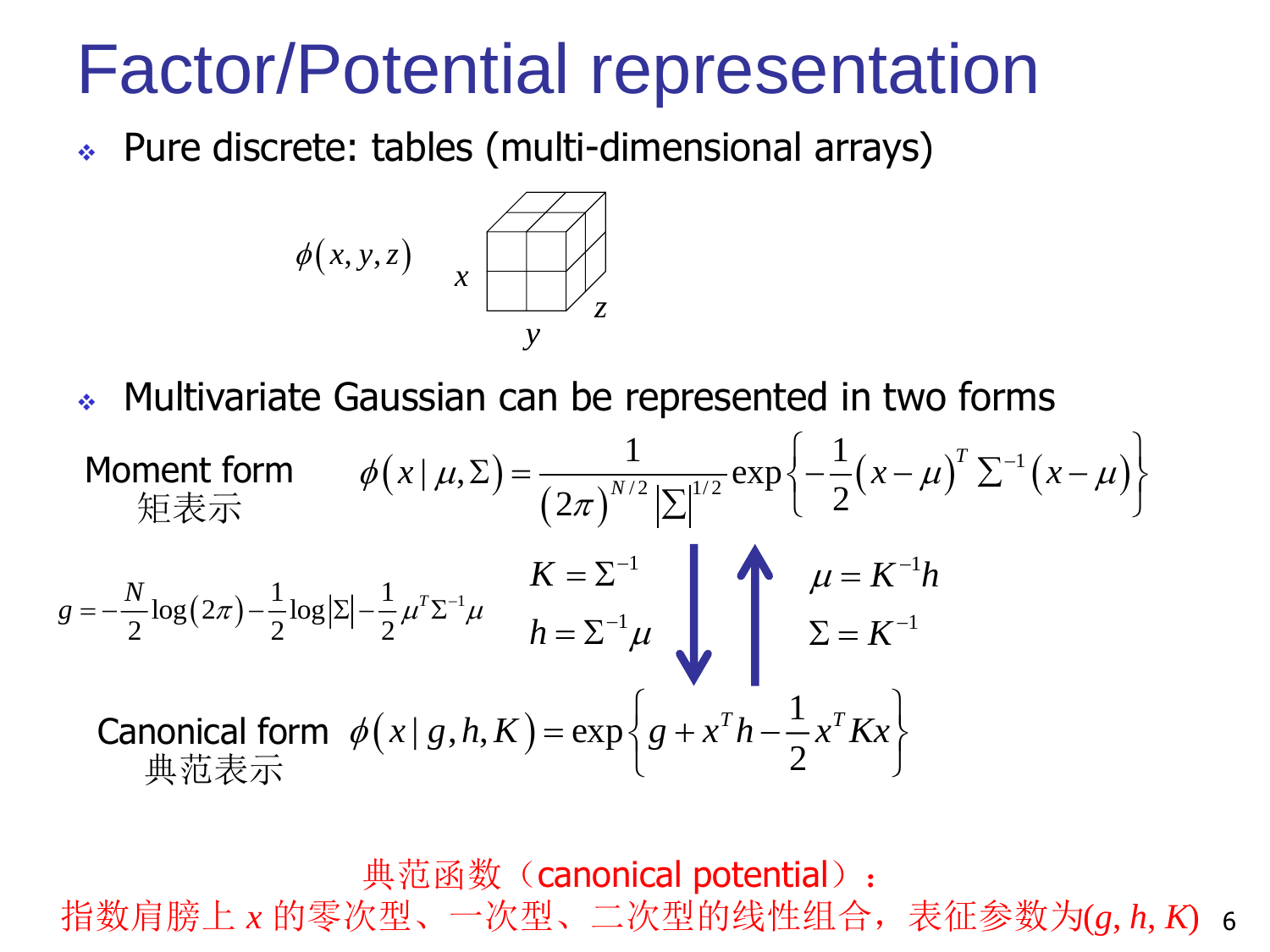## ① Operations on canonical potentials: easier

Converting a linear-Gaussian CPD to a canonical potential

$$
p(x|z) = N(x|Bz + \mu, \Sigma)
$$
  
\n
$$
= \frac{1}{(2\pi)^{N/2} |\Sigma|^{1/2}} exp\left\{-\frac{1}{2} (x - Bz - \mu)^T \Sigma^{-1} (x - Bz - \mu)\right\}
$$
  
\n
$$
\equiv \text{m} \cdot \text{m} \cdot \text{m} \cdot \text{m} \cdot \text{m} \cdot \text{m} \cdot \text{m} \cdot \text{m} \cdot \text{m}
$$
  
\n
$$
f(x|z) = \phi(x, z | g, h, K)
$$
  
\n
$$
-\frac{N}{2} log(2\pi) - \frac{1}{2} log |\Sigma| - \frac{1}{2} \mu^T \Sigma^{-1} \mu \qquad \left(\frac{I}{-B^T}\right) \Sigma^{-1} \mu \quad \left(\frac{I}{-B^T}\right) \Sigma^{-1} (I, -B) = \left(\frac{\Sigma^{-1}}{-B^T \Sigma^{-1} B^T \Sigma^{-1} B}\right)
$$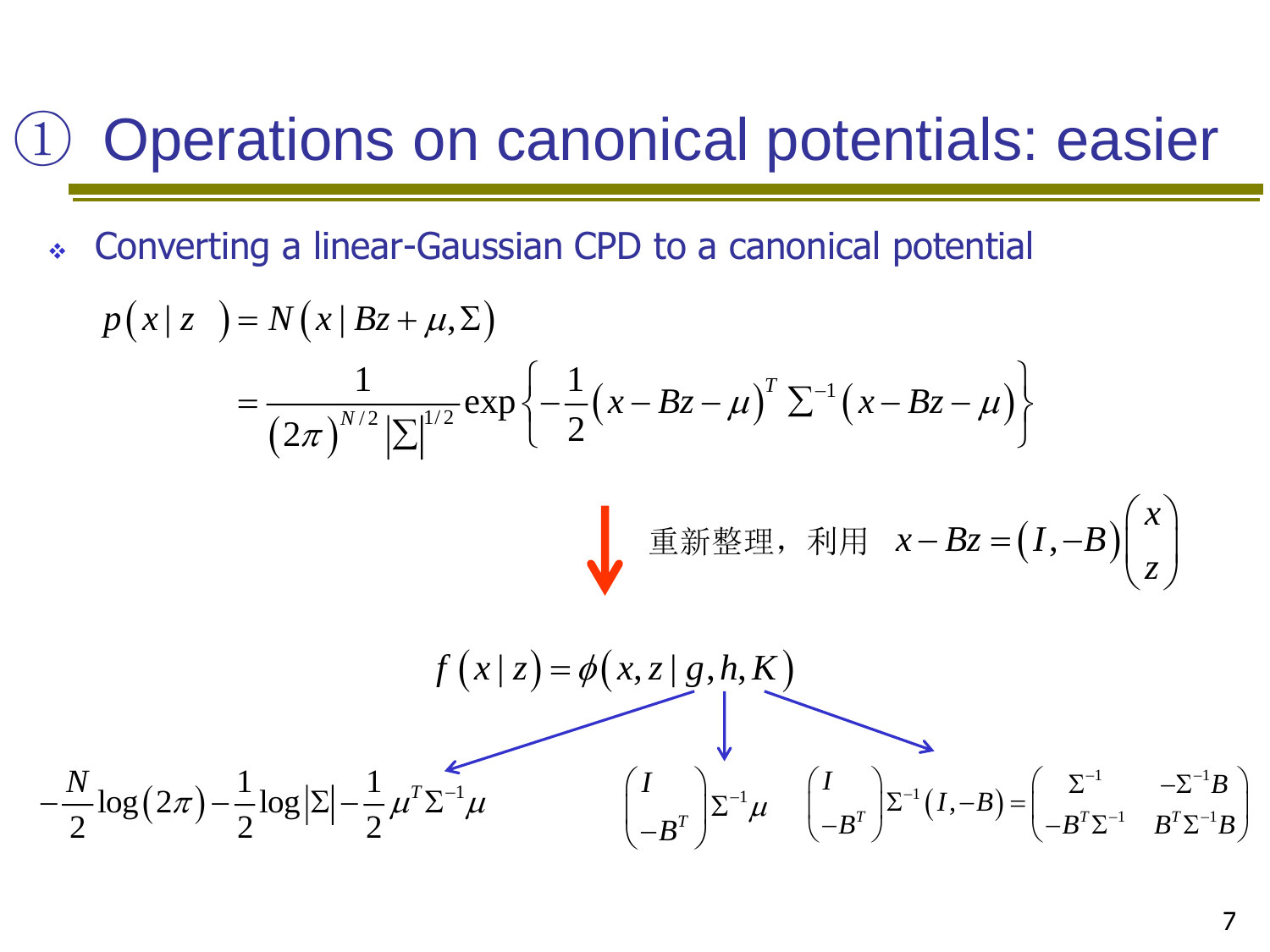## ② Operations on canonical potentials: easier

#### Entering evidence

如果变量 *y* 有观测值 *y* ,则将 *y* 代入到包含 *y* 的势函数,得到新的势函数。  $(y, z) = \exp\left\{g + \left(y^T, z^T\right)\right\}\Big|_L^{R_y} - \frac{1}{2}\left(y^T, z^T\right)$  $, z$  ) = exp  $\{g + |y, z| \}$  |  $-$  |  $y, z$ 2 *T T* **l** <sup>*y*</sup> *l**I**T T* **l** <sup>*T*</sup> *xy* <sup>*--xy*</sup> *yz zz <sup>z</sup>*  $h_y$  1  $T$   $T$  ( $K_{yy}$   $K_{zy}$  )  $(y$  $y, z$   $y = \exp\{g + (y, z) | z \mid -1 \}$  $h \left[ \begin{array}{c} 2 \end{array} \right]$   $2 \left[ \begin{array}{cc} 2 \end{array} \right]$   $K_{yz}$   $K_{zz}$   $\left[ \begin{array}{c} 2 \end{array} \right]$  $\phi$  $\begin{pmatrix} \frac{1}{T} & \frac{1}{T} \end{pmatrix} \begin{pmatrix} h_y \\ h_z \end{pmatrix} = \frac{1}{T} \begin{pmatrix} \frac{1}{T} & \frac{1}{T} \end{pmatrix} \begin{pmatrix} K_{yy} & K_{zy} \\ K_{zz} & K_{zz} \end{pmatrix} \begin{pmatrix} y \\ y \end{pmatrix}$  $=\exp\left\{g^{\frac{1}{2}}+\left(y^T,z^T\right)\left(\frac{y}{h_z}\right)-\frac{1}{2}\left(y^T,z^T\right)\left(\frac{yy}{K_{yz}}-\frac{zy}{K_{zz}}\right)\left(\frac{y}{z}\right)\right\}$ 代入观测值 *y*

$$
\phi(\bar{y}, z) = \exp\left\{ \left( g + h_y^T \bar{y} - \frac{1}{2} \bar{y}^T K_{yy} \bar{y} \right) + z^T \left( h_z - K_{zy} \bar{y} \right) - \frac{1}{2} z^T K_{zz} z \right\}
$$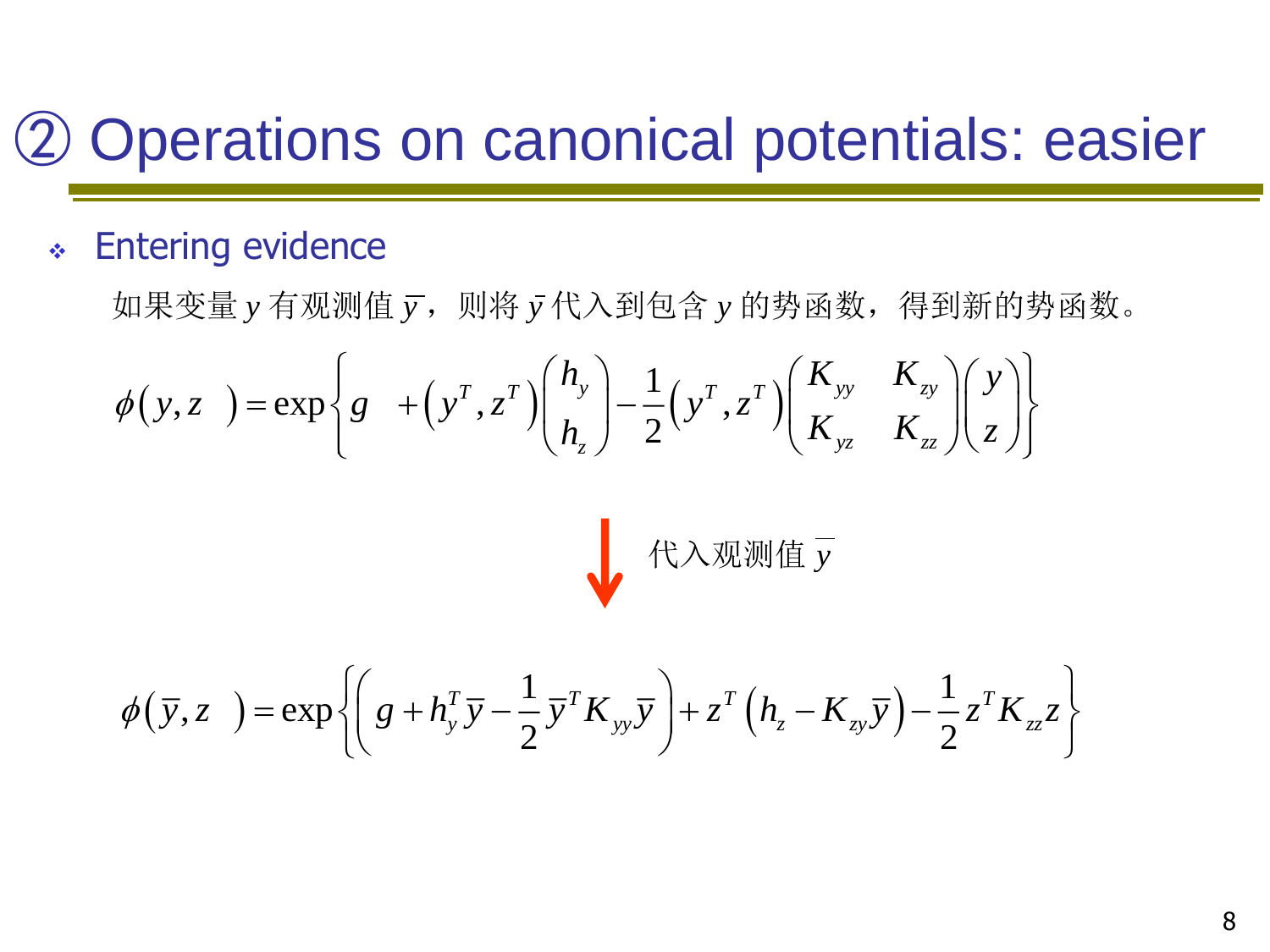## ③ Operations on canonical potentials: easier

### Product

$$
\phi(x \mid g_1, h_1, K_1) \cdot \phi(x \mid g_2, h_2, K_2) = \phi(x \mid g_1 + g_2, h_1 + h_2, K_1 + K_2)
$$
  
\n
$$
\phi(x, y \mid g_1, h_1, K_1) \cdot \phi(y, z \mid g_2, h_2, K_2) = ?
$$
  
\n
$$
\phi\left(\begin{pmatrix} x \\ y \\ z \end{pmatrix} \middle| g_1, \begin{pmatrix} h_{1,x} \\ h_{1,y} \end{pmatrix}, \begin{pmatrix} K_{1,xx} & K_{1,xy} & 0 \\ K_{1,yx} & K_{1,yy} & 0 \\ 0 & 0 & 0 \end{pmatrix} \middle| x\phi\left(\begin{pmatrix} x \\ y \\ z \end{pmatrix} \middle| g_2, \begin{pmatrix} 0 & 0 & 0 \\ h_{2,y} \end{pmatrix}, \begin{pmatrix} 0 & K_{2,yy} & K_{2,yz} \\ 0 & K_{2,zy} & K_{2,zz} \end{pmatrix} \right) = ?
$$

Extension: 将定义在  $(x, y)$  上的典范函数视为  $(x, y, z)$  上的典范函数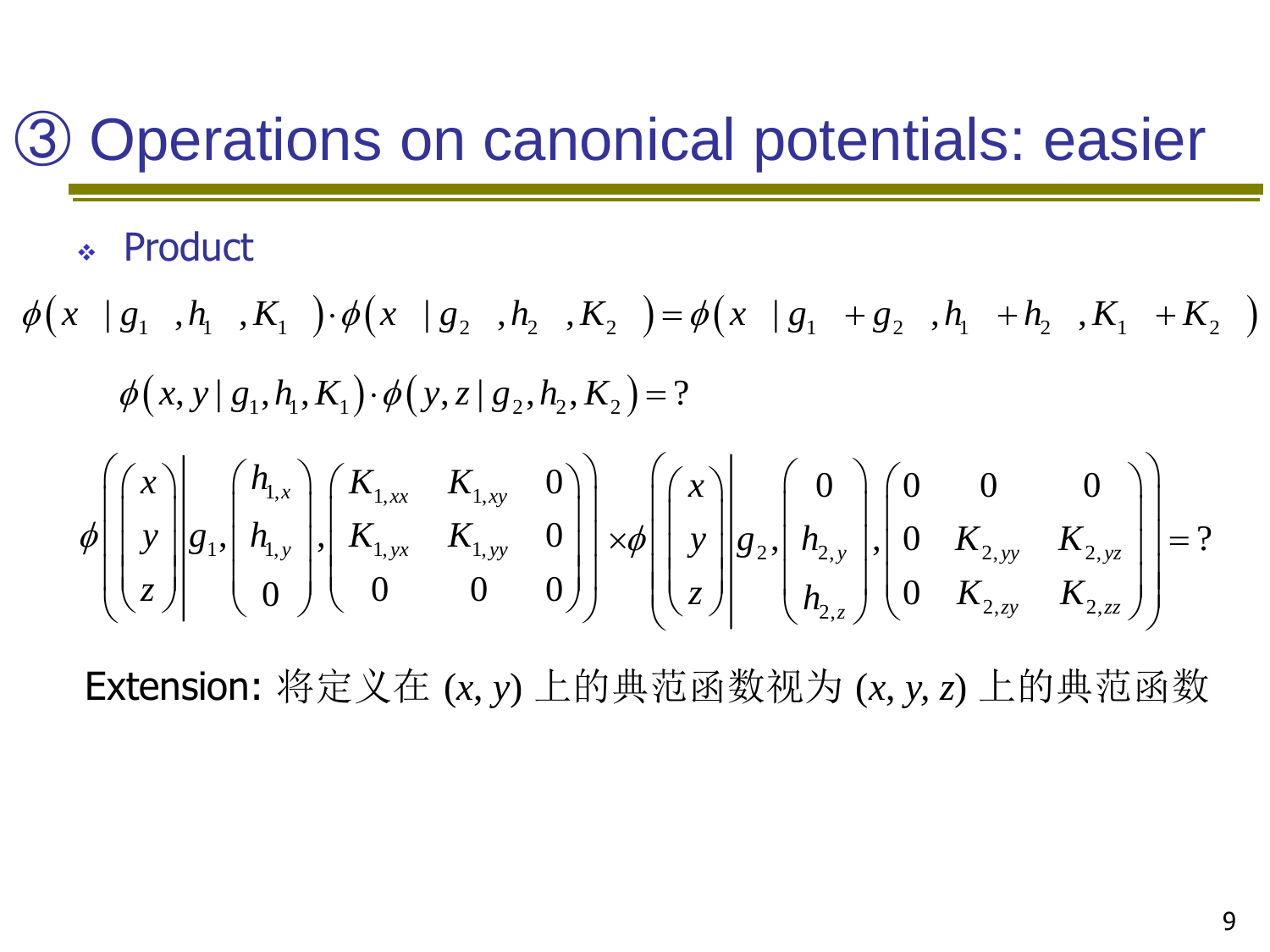### ④ Operations on canonical potentials: easier

◆ 假设 *x* 和 *y* 为变量集, 且 *y* ⊆ *x*。φ(*x*)为定义在*x*上的函数,  $\overline{y}$   $\phi(x)$  在  $y$  上的边缘化为

$$
\bigcup_{y} \phi(x) = \sum_{x \backslash y} \phi(x)
$$



Marginalization of a canonical potential

$$
\phi(y, z \mid g, h, K) : g \quad \binom{h_y}{h_z} \binom{K_{yy}}{K_{yz}} \quad \binom{K_{zy}}{K_{zz}} \\
\downarrow \psi(y, z \mid g, h, K) = \phi(y \mid \hat{g}, \hat{h}, \hat{K}) \\
\downarrow g + \left\{ \frac{|y|}{2} \log(2\pi) - \frac{1}{2} \log |K_{zz}| + \frac{1}{2} h_z^T K_{zz}^{-1} h_z \right\} \quad (h_y - K_{yz} K_{zz}^{-1} h_z) \quad (K_{yy} - K_{yz} K_{zz}^{-1} K_{zy})
$$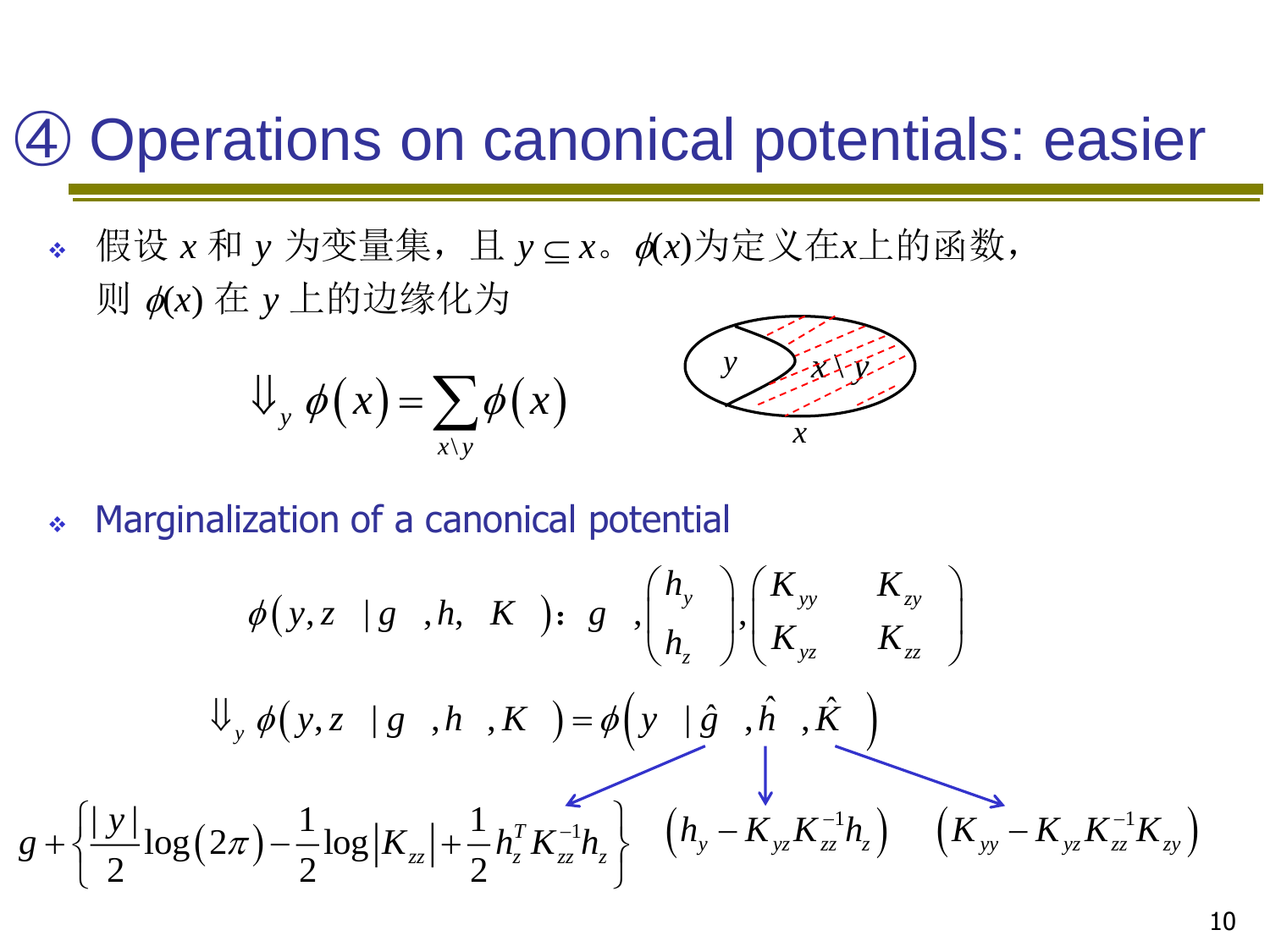# 典范函数—总结

### 运算法则

- 如果 <u>*x* 的密度函数 *p*(*x*)</u> 正比于一个典范函数(表征参数为*g, h, K*), 那么 *p*(*x*) 就是一个高斯密度函数,并且 *h, K* 就是这个高斯密度函 数的典范表示中的*h, K*。
- Converting a linear-Gaussian CPD to a canonical potential
- Entering evidence
- **Product**
- **Marginalization**
- 优点
	- 典范函数对于引入证据、相乘、边缘化操作是封闭。
	- 推理计算中,函数的操作 简化为 参数的操作。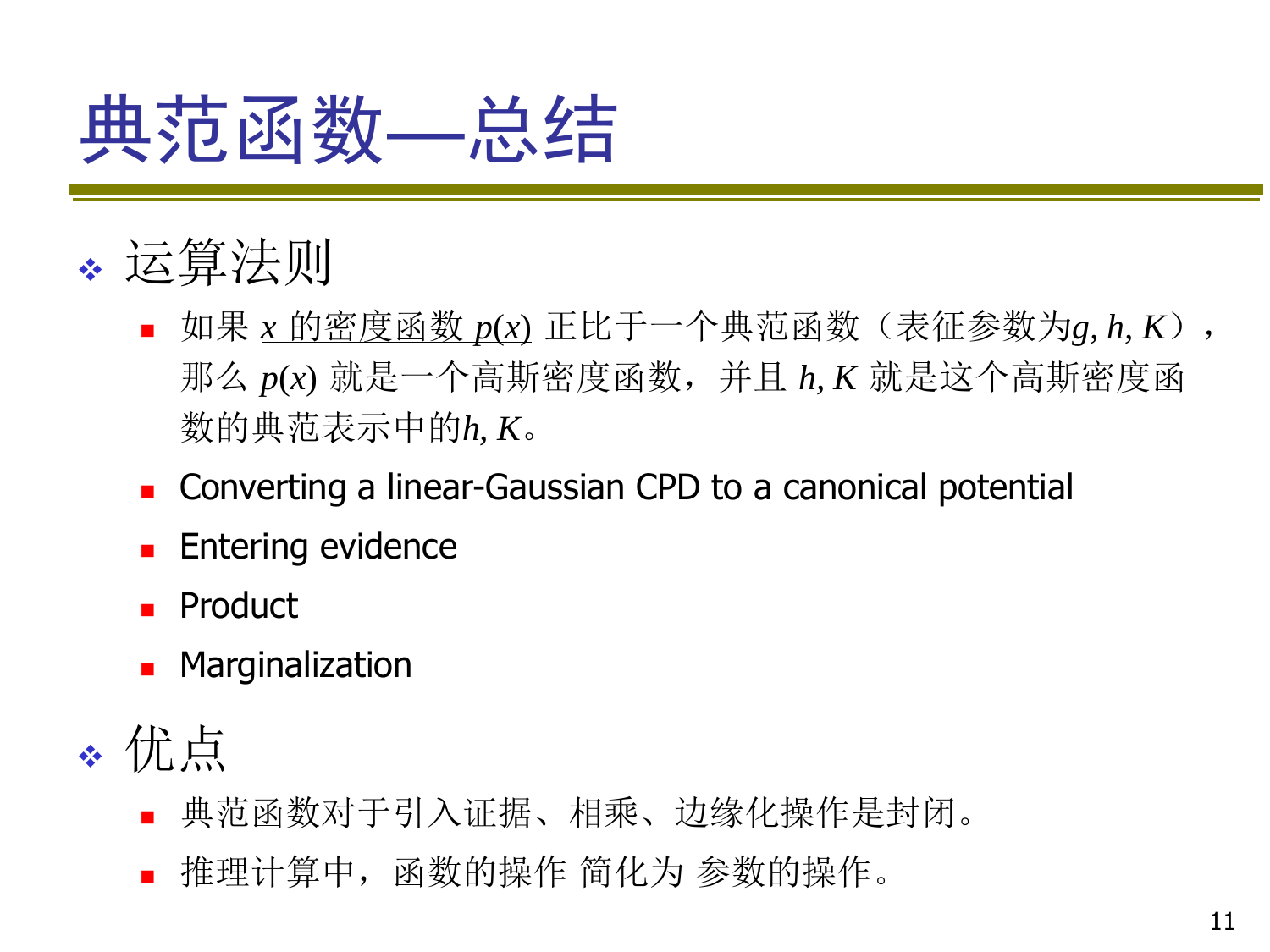## Example - revisited

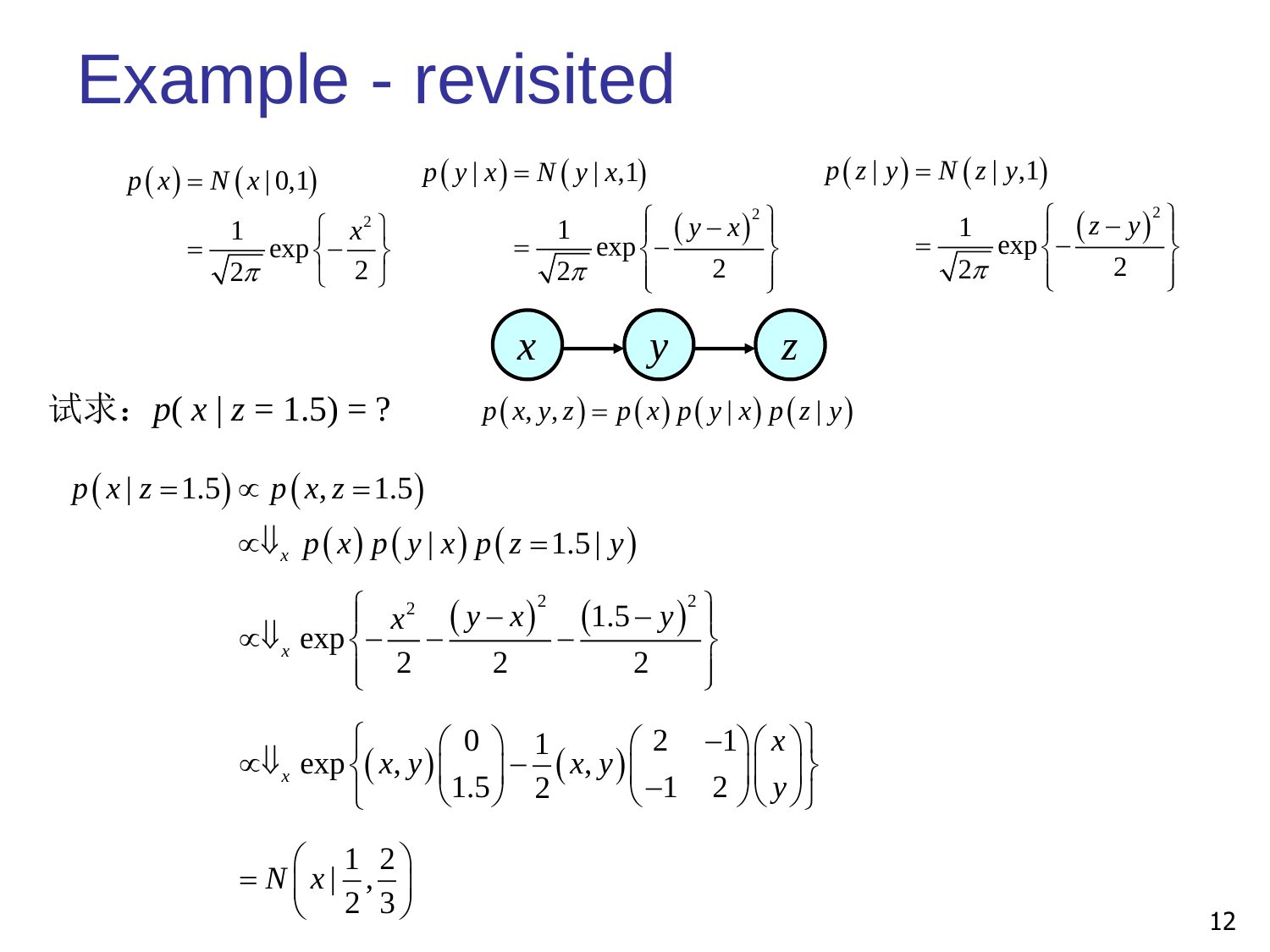# 含有连续变量的图模型推理

Cluster-tree elimination算法依然成立

算法本身并没有对联合分布中的变量是离散还是连续做限制

Linear-Gaussian

KalmanFilter

**Conditional** Gaussian (CG) Mixed discrete-Gaussian

Non-linear non-Gaussian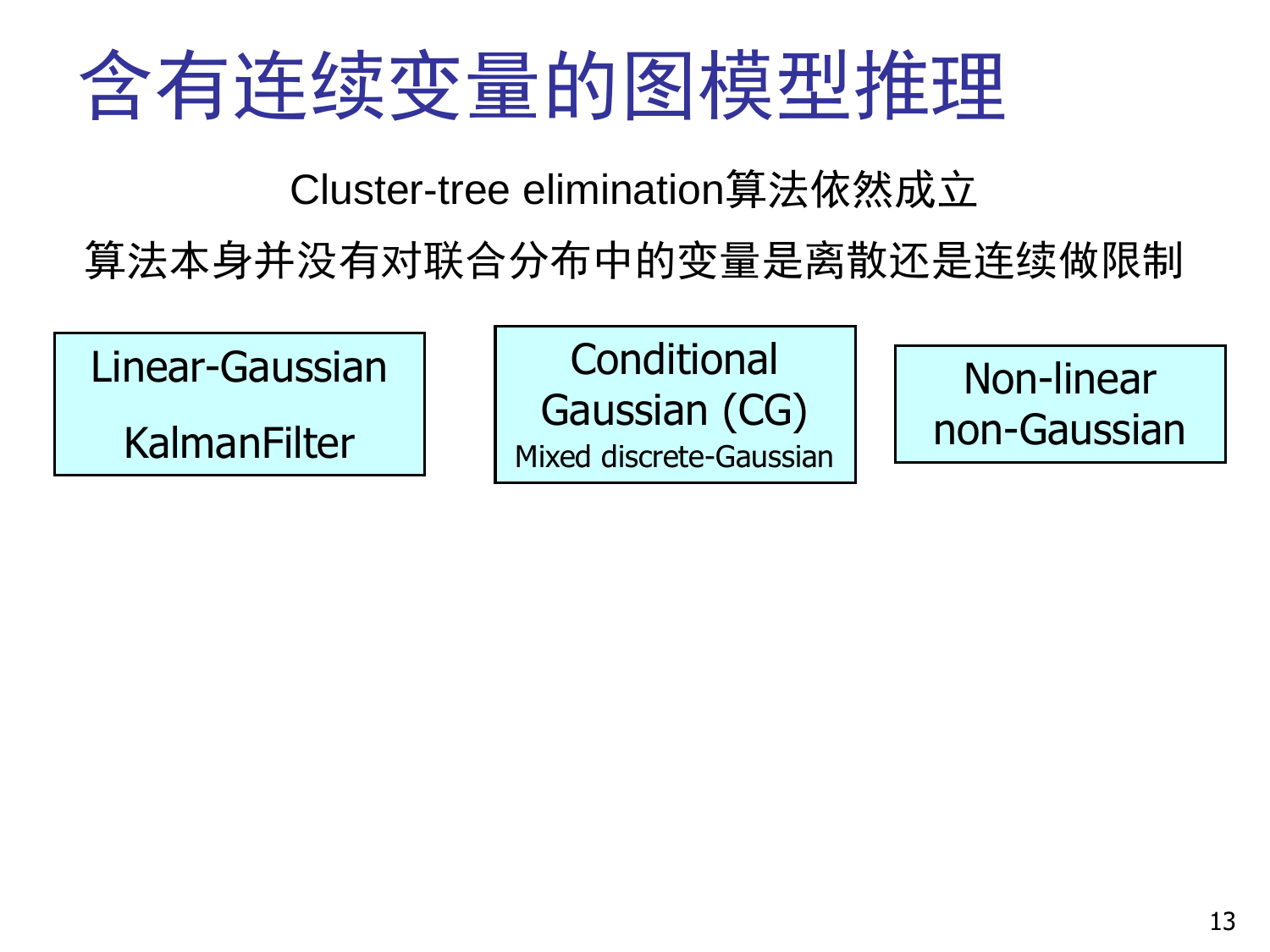

# Kalman filter - introduction

KalmanFilter is structurally identical to HMM

|                  | <b>HMM</b>                         | Kalman filter                 |
|------------------|------------------------------------|-------------------------------|
| <b>Different</b> | <b>Discrete</b><br>hidden variable | Continuous<br>hidden variable |
| implementation   | transition matrix                  | Linear-Gaussian               |

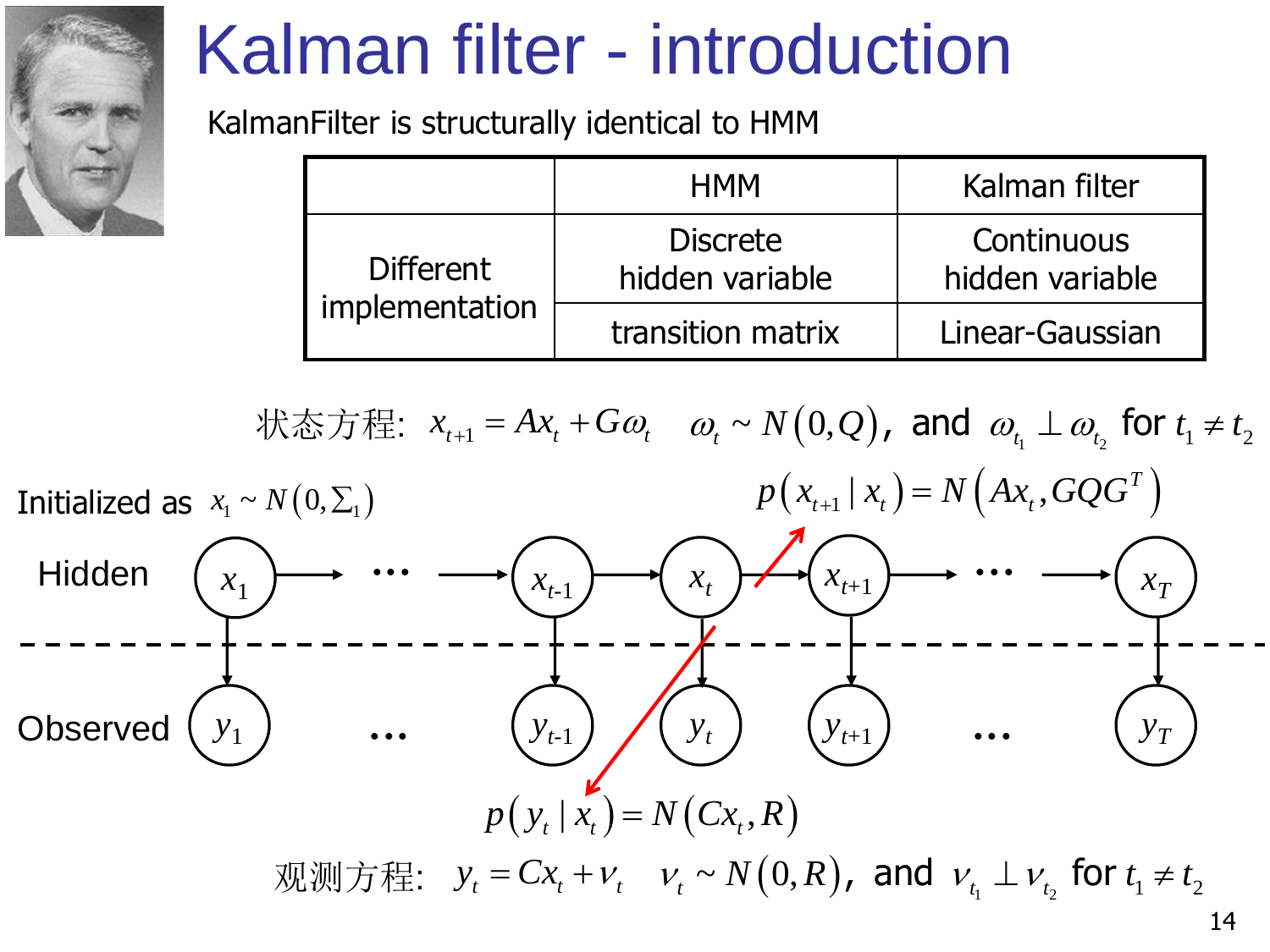Example: constant-velocity model



1 1 1 1  $1 \quad \Delta \quad 0 \quad 0$  $0 \t 1 \t 0 \t 0$  $\begin{array}{c} 0 \\ 0 \\ 0 \\ 1 \end{array}$  $0 \t 0 \t 1$  $\left( \begin{array}{ccc} 0 & 0 \end{array} \right) \left( \begin{array}{ccc} 1 & \Delta & 0 & 0 \end{array} \right) \left( \begin{array}{ccc} \rho_t \end{array} \right)$  $\left| \begin{array}{ccc} 1 \end{array} \right| = \left| \begin{array}{ccc} 0 & 1 & 0 & 0 \end{array} \right| \left| \begin{array}{ccc} \dot{\rho}_t \end{array} \right|$  $\theta_{t+1}$  | 0 0 1  $\Delta$  ||  $\theta_{t}$  $\theta_{t+1}$ )  $(0 \quad 0 \quad 0 \quad 1)$  $(\theta_t$  $\rho_{t+1}$   $\begin{pmatrix} 1 & \Delta & 0 & 0 \end{pmatrix} \begin{pmatrix} \rho_t \end{pmatrix}$  $\left\lceil \frac{\dot{P}_{t+1}}{\dot{\rho}_{t+1}}\right\rceil \left\lceil \left\lceil \frac{1}{0} \right\rceil \left\lceil \frac{1}{1} \right\rceil \left\lceil \frac{0}{0} \right\rceil \left\lceil \left\lceil \frac{\dot{P}_{t}}{\dot{\rho}_{t}}\right\rceil \right\rceil.$  $\begin{bmatrix} P_{t+1} \\ \theta_{t+1} \end{bmatrix} = \begin{bmatrix} 0 & 1 & 0 & 0 \\ 0 & 0 & 1 & \Delta \end{bmatrix} \begin{bmatrix} P_t \\ \theta_t \end{bmatrix}$  $\begin{pmatrix} \dot{\theta}_{t+1} \\ \dot{\theta}_{t+1} \end{pmatrix}$   $\begin{pmatrix} 0 & 0 & 1 & 1 \\ 0 & 0 & 0 & 1 \end{pmatrix} \begin{pmatrix} \dot{\theta}_{t} \\ \dot{\theta}_{t} \end{pmatrix}$  $^{+}$  $^{+}$  $^{+}$  $^{+}$  $(\rho_{t+1})$   $(1 \Delta 0 0)(\rho_t)$  $\begin{pmatrix} \rho_{t+1} \\ \dot{o} \end{pmatrix} \begin{pmatrix} 1 & \Delta & 0 & 0 \\ 0 & 1 & 0 & 0 \end{pmatrix} \begin{pmatrix} \rho_t \\ \dot{o} \end{pmatrix}$  $\left|\left|\frac{\dot{\rho}_{t+1}}{2}\right|\right| = \left|\begin{array}{ccc} 0 & 1 & 0 & 0 \ 0 & 0 & 1 & 0 \end{array}\right| \left|\left|\frac{\dot{\rho}_{t}}{2}\right|\right| + \left|\left|\frac{\dot{\rho}_{t}}{2}\right|\right|$  $\begin{bmatrix} P_{t+1} \\ \theta_{t+1} \end{bmatrix} = \begin{bmatrix} 0 & 1 & 0 & 0 \\ 0 & 0 & 1 & \Delta \end{bmatrix} \begin{bmatrix} P_t \\ \theta_t \end{bmatrix} + \begin{bmatrix} 0 & 0 & 0 \\ 0 & 0 & 1 & \Delta \end{bmatrix}$  $\begin{pmatrix} \rho_{t+1} \\ \dot{\rho}_{t+1} \\ \dot{\theta}_{t+1} \\ \dot{\theta}_{t+1} \end{pmatrix} = \begin{pmatrix} 1 & \Delta & 0 & 0 \\ 0 & 1 & 0 & 0 \\ 0 & 0 & 1 & \Delta \\ 0 & 0 & 0 & 1 \end{pmatrix} \begin{pmatrix} \rho_t \\ \dot{\rho}_t \\ \dot{\theta}_t \\ \dot{\theta}_t \end{pmatrix} + \begin{pmatrix} \rho_t \\ \dot{\rho}_t \\ \dot{\theta}_t \end{pmatrix}$  $x_{t+1} = Ax_{t} + G$  $+$   $G\omega$ <sub>t</sub>  $\omega$ <sub>t</sub>  $\sim$   $N(0,Q)$  , and  $\omega$ <sub>t<sub>1</sub>  $\perp$   $\omega$ <sub>t<sub>2</sub></sub> for  $t_1$   $\neq$   $t_2$ </sub> state equation: ,1 ,2 1 0 0 0 0 1 0 0 *t t*  $\omega$  $\omega$  $\begin{pmatrix} 1 & 0 \ 0 & 0 \end{pmatrix}$  $\begin{pmatrix} \omega_{t,1} \ \end{pmatrix} \frac{A}{Z}$  $+\left(\begin{matrix} 0 & 0 \ 0 & 1 \ 0 & 0 \end{matrix}\right)\left(\begin{matrix} \omega_{_{\!f,1}}\ \omega_{_{\!f,2}} \end{matrix}\right)\frac{1}{\tilde{F}}$ 策 动 噪 声

observation equation:  $y_t = Cx_t + v_t$   $v_t \sim N(0, R)$ , and  $v_{t_1} \perp v_{t_2}$  for  $t_1 \neq t_2$ 

$$
\begin{pmatrix} \rho_t^o \\ \theta_t^o \end{pmatrix} = \begin{pmatrix} 1 & 0 & 0 & 0 \\ 0 & 0 & 1 & 0 \end{pmatrix} \begin{pmatrix} \rho_t \\ \dot{\rho}_t \\ \dot{\theta}_t \end{pmatrix} + \begin{pmatrix} v_{t,1} \\ v_{t,2} \end{pmatrix} \stackrel{\text{W}}{\underset{\text{H}}{\mathbb{H}}} \\ \stackrel{\text{W}}{\mathbb{H}}
$$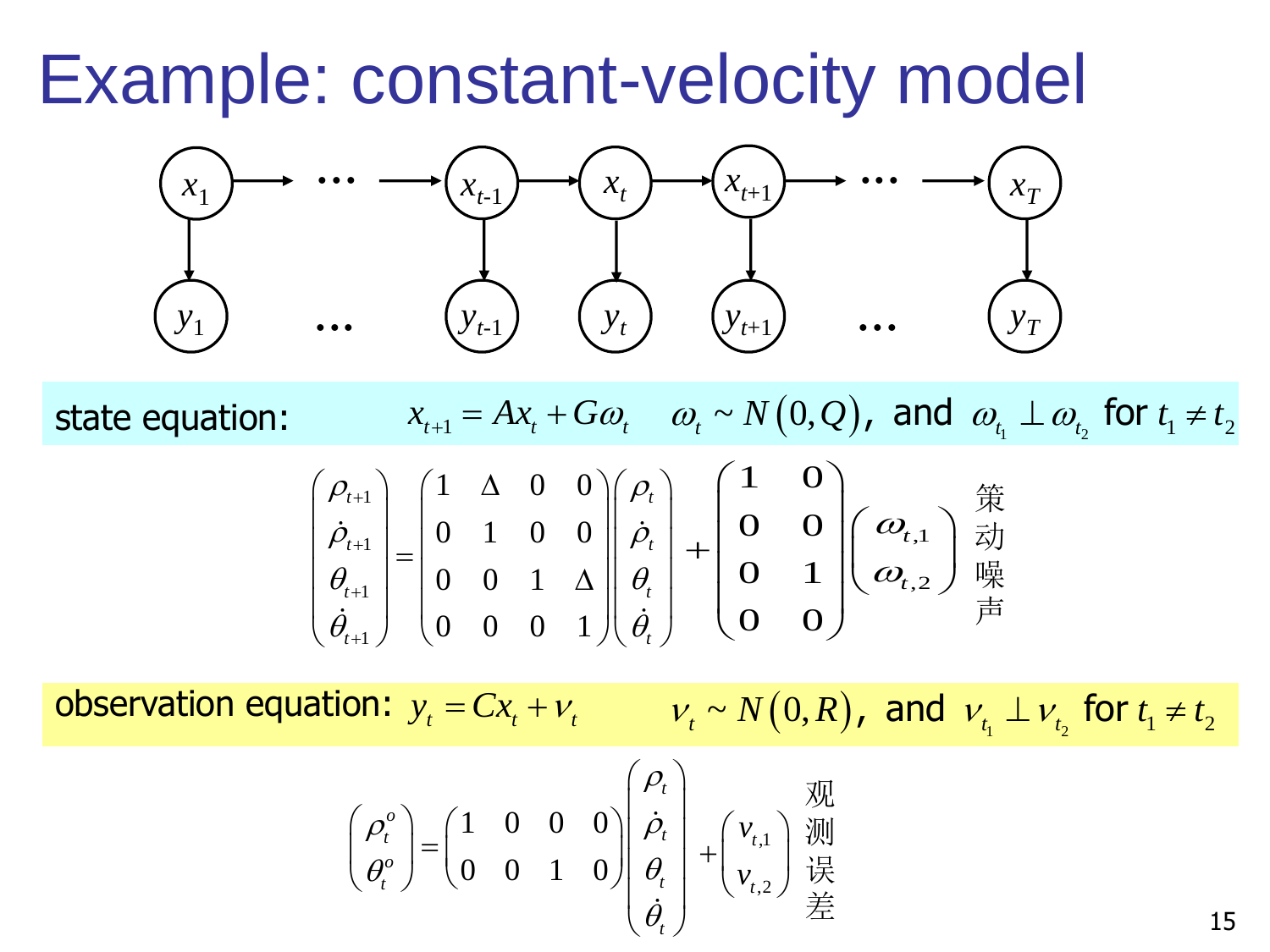## Inference problem for KalmanFilter

- ◆ Filtering:  $p(x_t | y_{1:t}^{\text{ref}})$  1≤  $t \leq T$ 
	- Similar to calculate  $\alpha$  variables in the HMM,  $\alpha(q_t) = p(q_t, y_{1:t})$
	- HMM (L.E. Baum, et al, 1966), KalmanFilter (R.E. Kalman, 1960) developed separately

...

...

- ◆ 递归滤波的思想 (Kalman, 1960)
	- 随着观测量的进入,不停更新对状态量的估计
	- 在时刻 *t*, 对状态量 *x*<sub>t</sub> 的估计: 计算 *p*( *x*<sub>t</sub> | y<sub>1: *t*</sub>)
	- $\mathcal{R}$ 测到新的数据  $y_{t+1}$ , 如何计算  $p(x_{t+1} | y_{1:t+1})$ ?

 时间更新: *<sup>p</sup> <sup>x</sup> <sup>y</sup> <sup>p</sup> <sup>x</sup> <sup>y</sup> <sup>t</sup> <sup>t</sup> <sup>t</sup> <sup>t</sup>* | | 1: <sup>1</sup> 1: *t* 时刻的估计 *t* 时刻的预测

 测量更新:  $p(x_{t+1} | y_{t+1}) \rightarrow p(x_{t+1} | y_{t+1})$ 

*t* 时刻的预测 *t*+1 时刻的估计

...

...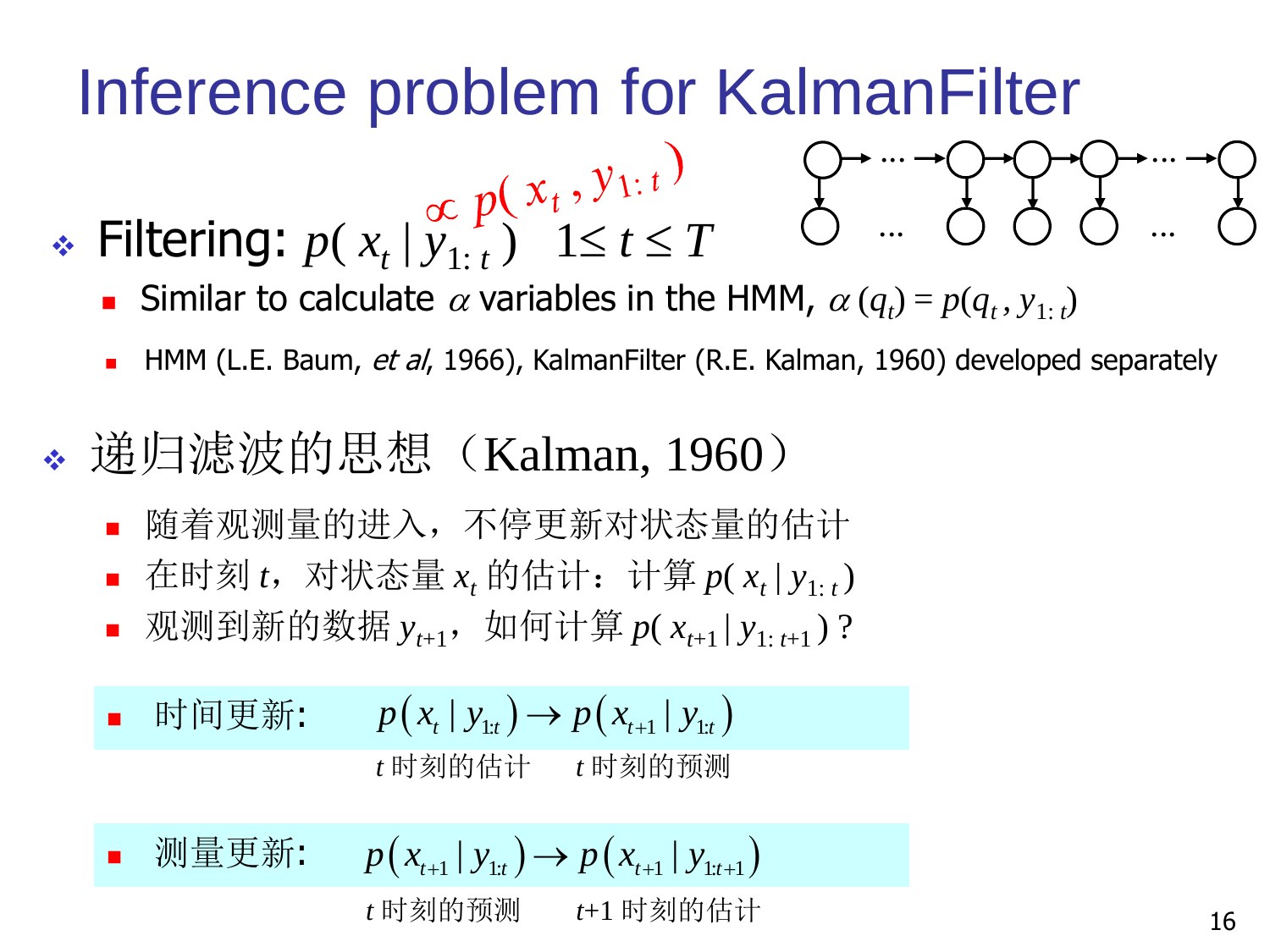



编译得到连接树: 以素图的最大簇作为cluster, 建一棵连接树

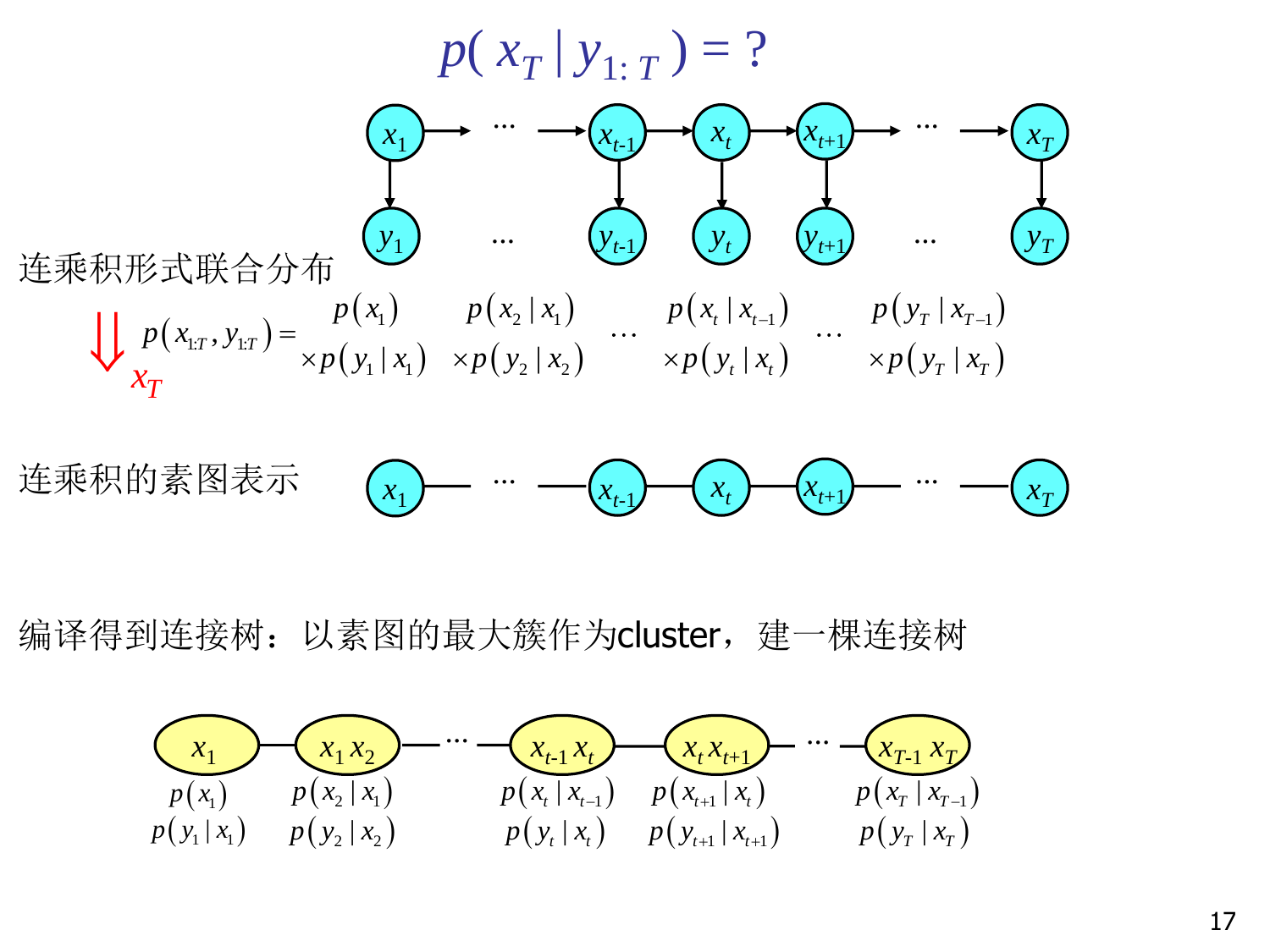## Message passing for  $p(x_T | y_{1:T})$

*C*<sup>1</sup> *C*<sup>2</sup> 1 2 cluster *C C* 隔离子 位于发送端的所有 的函数集中函数连乘积 1: 1: 1: , , *t t t x t t t t x p x y p x y* <sup>1</sup> *<sup>t</sup> <sup>t</sup>*<sup>1</sup> 1 1 1 1 1 1 | | *t t t x t t t t t t x x p x x p y x* HMM's recursion 时间更新 *p x y p x y t t t t* | | 1: 1 1: 测量更新 *<sup>p</sup> <sup>x</sup> <sup>y</sup> <sup>p</sup> <sup>x</sup> <sup>y</sup> <sup>t</sup> <sup>t</sup> <sup>t</sup> <sup>t</sup>* <sup>1</sup> 1: <sup>1</sup> 1: <sup>1</sup> | | *xT*-1 *xT* ... *p x x T T* | 1 *<sup>p</sup> <sup>y</sup> <sup>x</sup> <sup>T</sup> <sup>T</sup>* | *xt*-1 *x<sup>t</sup> x*1 *x*2 *x*1 ... *xt xt*+1 1 <sup>1</sup> <sup>1</sup> | *p <sup>x</sup> p y <sup>x</sup> <sup>p</sup> <sup>x</sup> <sup>x</sup>* <sup>2</sup> <sup>1</sup> | *<sup>p</sup> <sup>y</sup> <sup>x</sup>* <sup>2</sup> <sup>2</sup> | *p x x t t* | 1 *<sup>p</sup> <sup>y</sup> <sup>x</sup> <sup>t</sup> <sup>t</sup>* | *<sup>p</sup> <sup>x</sup> <sup>x</sup> <sup>t</sup> <sup>t</sup>* <sup>1</sup> | *<sup>p</sup> <sup>y</sup> <sup>x</sup> <sup>t</sup> <sup>t</sup>* <sup>1</sup> <sup>1</sup> | *x x*<sup>1</sup> *xt-*<sup>1</sup> *x<sup>t</sup> <sup>t</sup>*+1 *yt*+1 *y<sup>t</sup> yt-*<sup>1</sup> *y*1 ... ... *xT yT* ... ...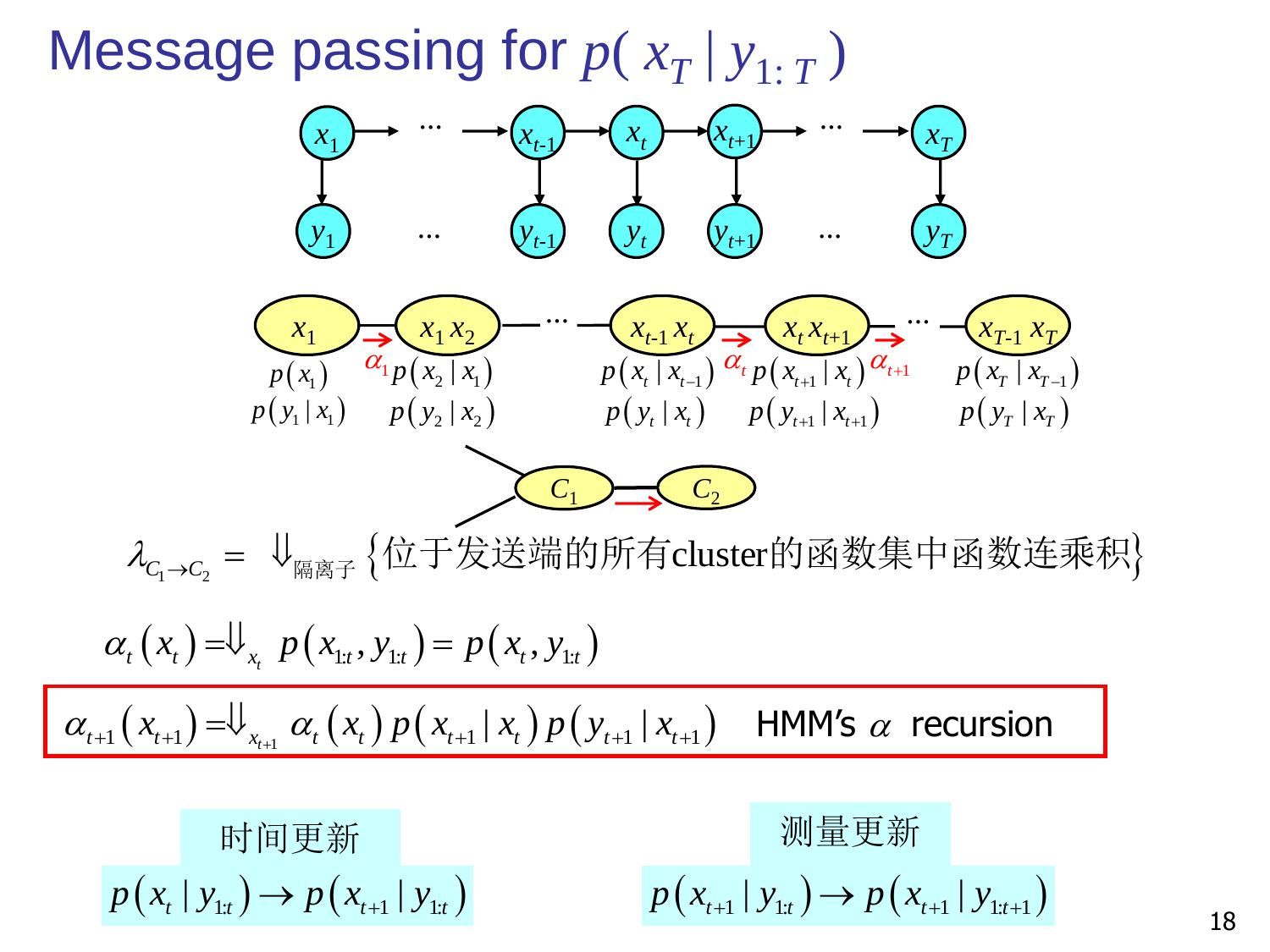$$
\text{H} \text{ in } \mathbb{F} \text{ in } \mathbb{F} \text{ in } \mathbb{F} \text{ in } \mathbb{F} \text{ in } \mathbb{F} \text{ in } \mathbb{F} \text{ in } \mathbb{F} \text{ in } \mathbb{F} \text{ in } \mathbb{F} \text{ in } \mathbb{F} \text{ in } \mathbb{F} \text{ in } \mathbb{F} \text{ in } \mathbb{F} \text{ in } \mathbb{F} \text{ in } \mathbb{F} \text{ in } \mathbb{F} \text{ in } \mathbb{F} \text{ in } \mathbb{F} \text{ in } \mathbb{F} \text{ in } \mathbb{F} \text{ in } \mathbb{F} \text{ in } \mathbb{F} \text{ in } \mathbb{F} \text{ in } \mathbb{F} \text{ in } \mathbb{F} \text{ in } \mathbb{F} \text{ in } \mathbb{F} \text{ in } \mathbb{F} \text{ in } \mathbb{F} \text{ in } \mathbb{F} \text{ in } \mathbb{F} \text{ in } \mathbb{F} \text{ in } \mathbb{F} \text{ in } \mathbb{F} \text{ in } \mathbb{F} \text{ in } \mathbb{F} \text{ in } \mathbb{F} \text{ in } \mathbb{F} \text{ in } \mathbb{F} \text{ in } \mathbb{F} \text{ in } \mathbb{F} \text{ in } \mathbb{F} \text{ in } \mathbb{F} \text{ in } \mathbb{F} \text{ in } \mathbb{F} \text{ in } \mathbb{F} \text{ in } \mathbb{F} \text{ in } \mathbb{F} \text{ in } \mathbb{F} \text{ in } \mathbb{F} \text{ in } \mathbb{F} \text{ in } \mathbb{F} \text{ in } \mathbb{F} \text{ in } \mathbb{F} \text{ in } \mathbb{F} \text{ in } \mathbb{F} \text{ in } \mathbb{F} \text{ in } \mathbb{F} \text{ in } \mathbb{F} \text{ in } \mathbb{F} \text{ in } \mathbb{F} \text{ in } \mathbb{F} \text{ in } \mathbb{F} \text{ in } \mathbb{F} \text{ in } \mathbb{F} \text{ in } \mathbb{F} \text{ in } \mathbb{F} \text{ in } \mathbb{F} \text{ in } \math
$$

$$
H = GQG^{T}
$$
  

$$
h_{t+1|t} = H^{-1}A(K_{t|t} + A^{T}H^{-1}A)^{-1}h_{t|t}
$$
  

$$
K_{t+1|t} = H^{-1} - H^{-1}A(K_{t|t} + A^{T}H^{-1}A)^{-1}A^{T}H^{-1}
$$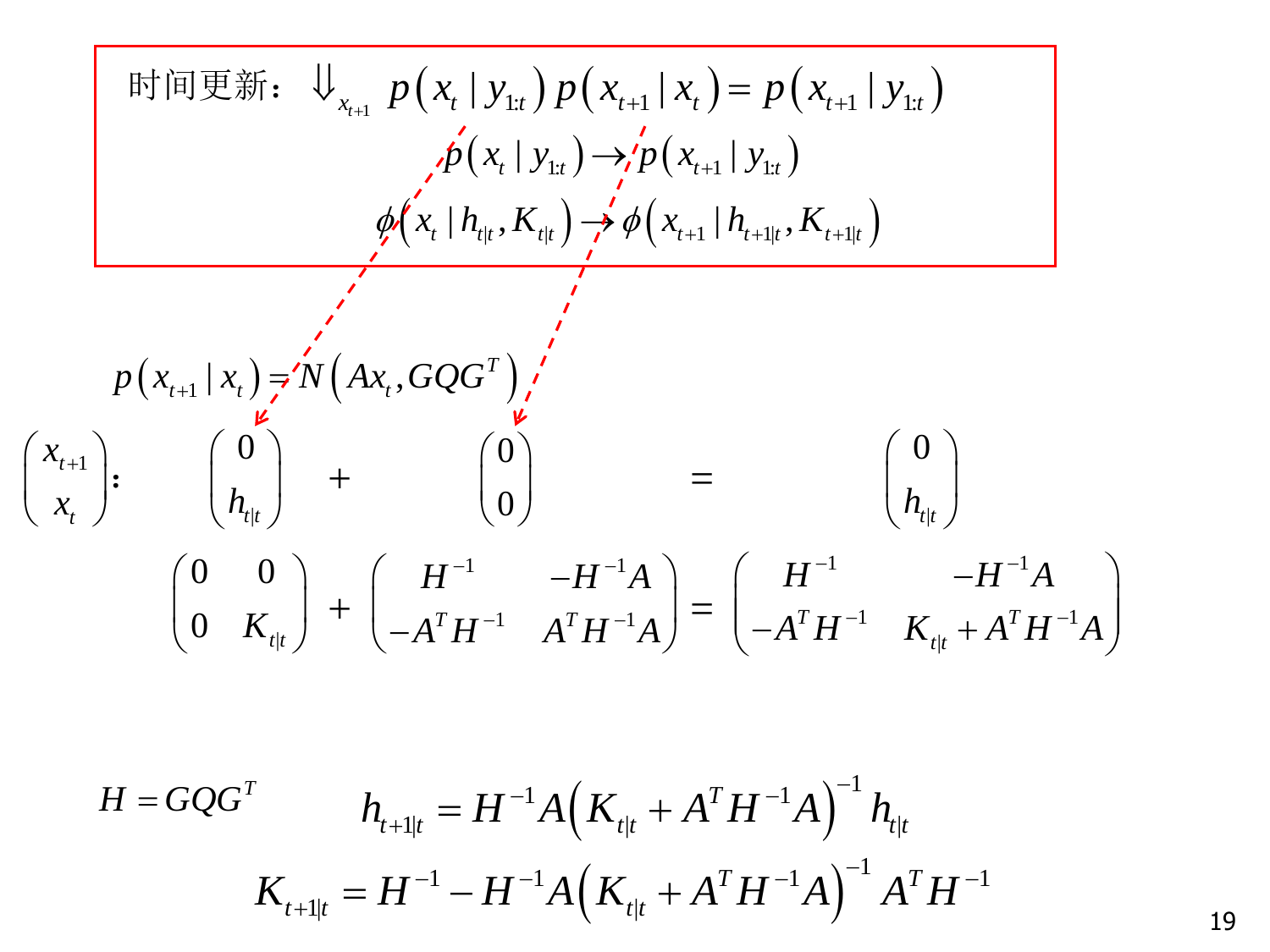W1: 
$$
p(x_{t+1} | y_{1:t}) p(y_{t+1} | x_{t+1}) \frac{p(y_{1:t})}{p(y_{1:t+1})} = p(x_{t+1} | y_{1:t+1})
$$

\n
$$
p(x_{t+1} | y_{1:t}) \rightarrow p(x_{t+1} | y_{1:t+1})
$$
\n
$$
\phi(x_{t+1} | h_{t+1:t}, K_{t+1:t}) \rightarrow \phi(x_{t+1} | h_{t+1:t+1}, K_{t+1:t+1})
$$
\nor

\n
$$
p(y_{t+1} | x_{t+1}) = N(Cx_{t+1}, R)
$$
\n
$$
m y_{t+1} \rightarrow \phi(x_{t+1})
$$
\n
$$
m y_{t+1} \rightarrow \phi(x_{t+1} | h_{t+1:t+1}, K_{t+1:t+1})
$$
\n
$$
m y_{t+1} \rightarrow \phi(x_{t+1} | h_{t+1:t+1})
$$
\n
$$
m y_{t+1} \rightarrow \phi(x_{t+1} | h_{t+1:t+1})
$$
\n
$$
m y_{t+1} \rightarrow \phi(x_{t+1} | h_{t+1:t+1})
$$
\n
$$
m y_{t+1} \rightarrow \phi(x_{t+1} | h_{t+1:t+1})
$$
\n
$$
m y_{t+1} \rightarrow \phi(x_{t+1} | h_{t+1:t+1})
$$
\n
$$
m y_{t+1} \rightarrow \phi(x_{t+1} | h_{t+1:t+1})
$$
\n
$$
m y_{t+1} \rightarrow \phi(x_{t+1} | h_{t+1:t+1})
$$
\n
$$
m y_{t+1} \rightarrow \phi(x_{t+1} | h_{t+1:t+1})
$$
\n
$$
m y_{t+1} \rightarrow \phi(x_{t+1} | h_{t+1:t+1})
$$
\n
$$
m y_{t+1} \rightarrow \phi(x_{t+1} | h_{t+1:t+1})
$$
\n
$$
m y_{t+1} \rightarrow \phi(x_{t+1} | h_{t+1:t+1})
$$
\n
$$
m y_{t+1} \rightarrow \phi(x_{t+1} | h_{t+1:t+1})
$$
\n
$$
m y_{t+1} \rightarrow \phi(x_{t+1} | h_{t+1:t+
$$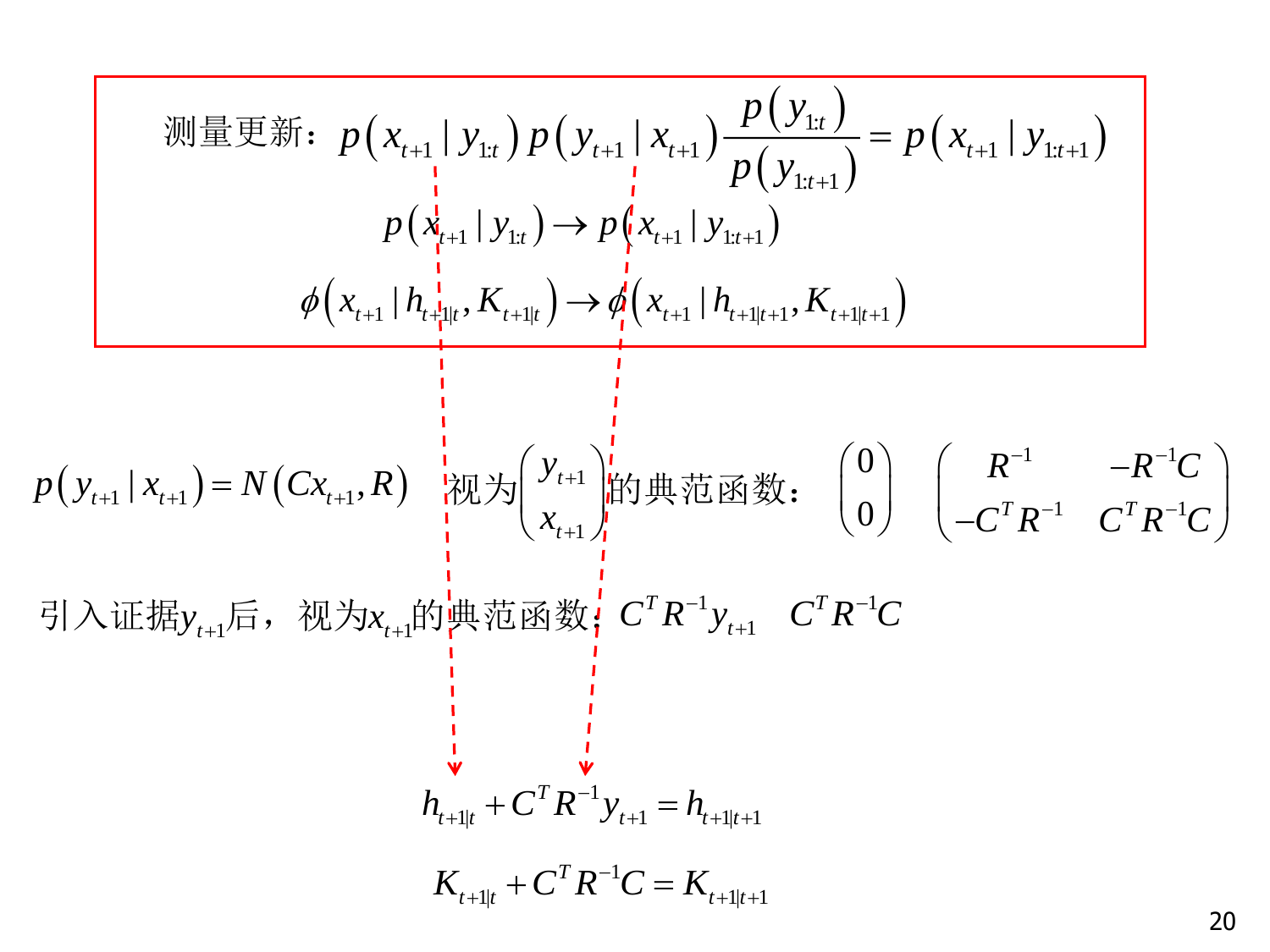# Kalman filter: Linear-Gaussian

 $x_{t} = Ax_{t-1} + G\omega_{t-1}$   $\omega_{t} \sim$ *<sup>t</sup> <sup>t</sup> <sup>t</sup> <sup>y</sup> Cx <sup>t</sup>* ~ $N\big(0,Q\big)$  $N\big(0,R\big)$ 

Assume that at time *t*, we have available  $p(x_t | y_{1:t}) \sim N(\mu_{t} | \sum_{t} y_{1:t})$ 

Calculate  $p(x_{t+1} | y_{1:t+1}) \sim N(\mu_{t+1|t+1}, \Sigma_{t+1|t+1})$  recursively :

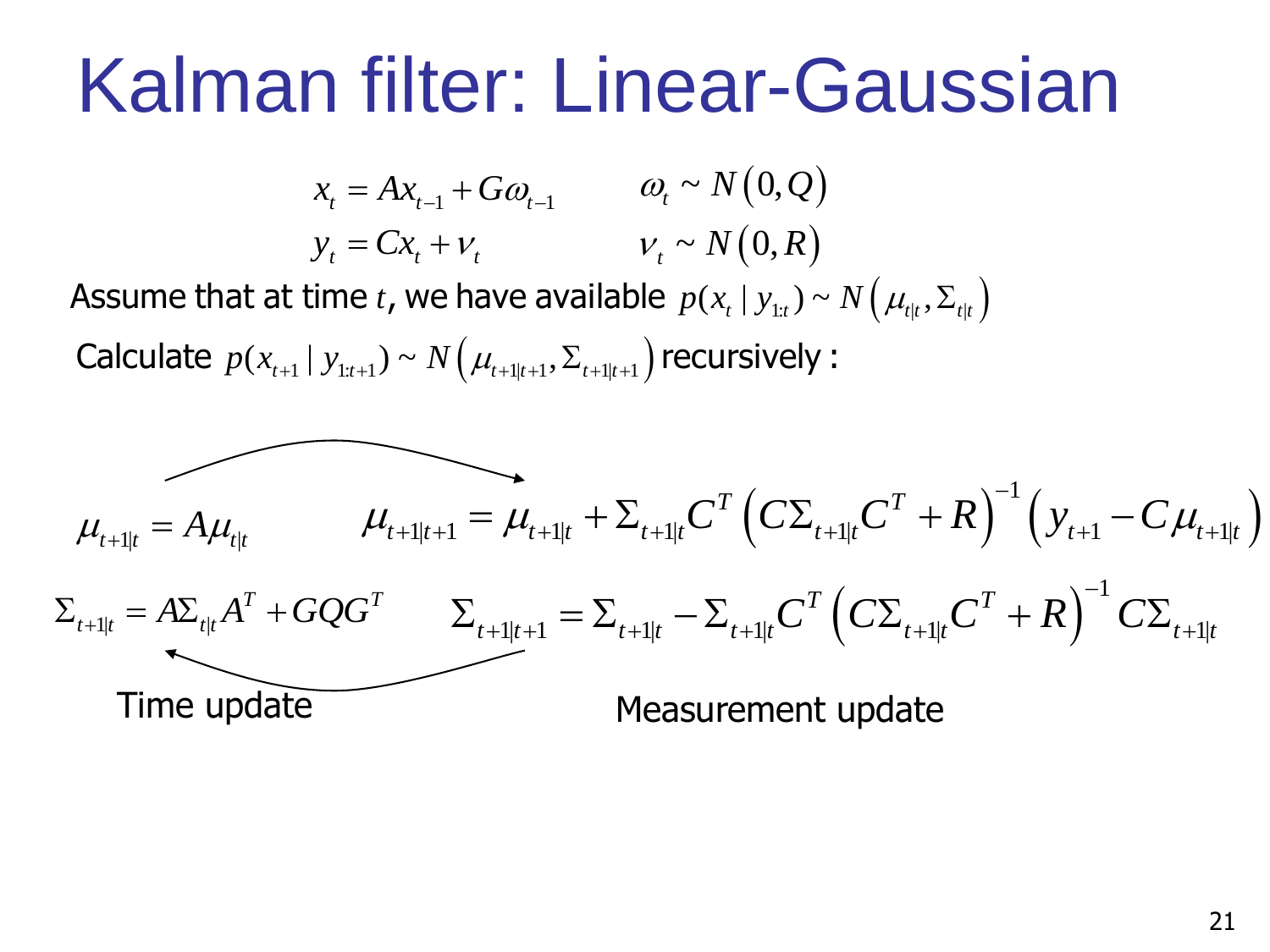# 含有连续变量的图模型推理

Cluster-tree elimination算法依然成立

算法本身并没有对联合分布中的变量是离散还是连续做限制

Linear-Gaussian

KalmanFilter

典范函数的运算法则

Linear-Gaussian CPD Entering evidence Product Marginalization

使函数操作变得容易

**Conditional** Gaussian (CG) Mixed discrete-Gaussian

Non-linear non-Gaussian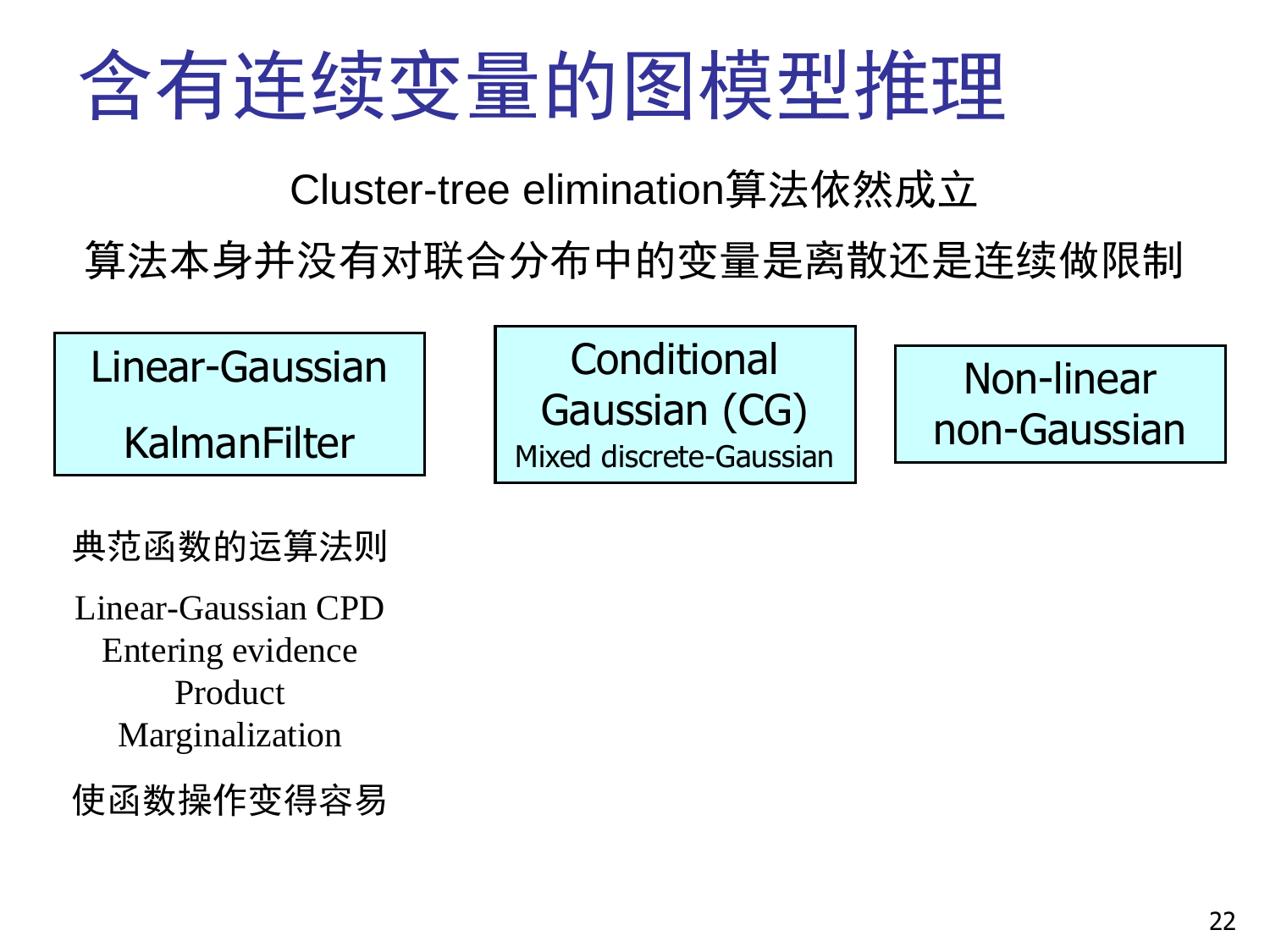# Conditional-Gaussian

Conditional-Gaussian 定义:  $p(y|u,i)$ =  $N(y|B_iu + \mu_i, \Sigma_i), i = 1, \cdots, M$ 典范表示:  $(g_i, h_i, K_i)_{i=1,\dots,M}$ 

 $\left(x,\; i\;|\; g^{\phantom{\dagger}}_{i},h^{\phantom{\dagger}}_{i},K^{\phantom{\dagger}}_{i}\right)$ 1 ,  $i | g_i, h_i, K_i$  = exp 2  $T$ <sup>*T*</sup>  $\bf{1}$   $T$ 条件典范函数定义:  $\phi(x, i | g_i, h_i, K_i) = \exp\left\{g_i + x^T h_i - \frac{1}{2}x^T K_i x\right\}$ 对离散变量 *i* 的每个可能取值,有一个连续变量 *x* 的典范函数

#### 除了消除离散变量有所不同外,

条件典范函数的操作均与前面一样(对离散变量的每个可能取值分别进行)。  $\phi(x, i \mid s_{1,i}, h_{1,i}, K_{1,i}) \cdot \phi(x, k \mid s_{2,k}, h_{2,k}, K_{2,k}) = \phi(x, i, k \mid s_{1,i} + s_{2,k}, h_{1,i} + h_{2,k}, K_{1,i} + K_{2,k})$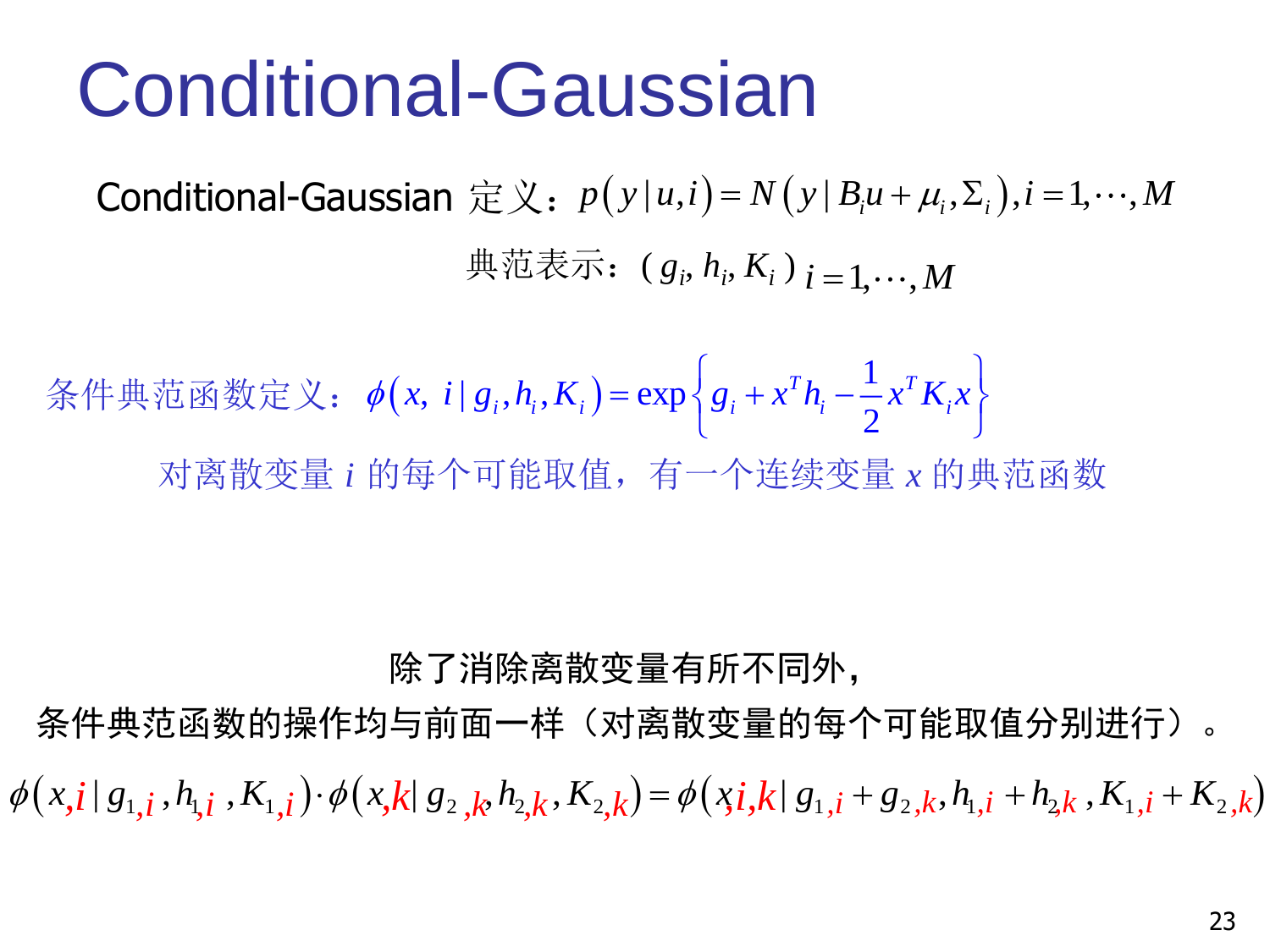# Conditional-Gaussian

 $\left(x,\; i\;|\; g^{}_i, h^{}_i, K^{}_i\right)$ 1 ,  $i | g_i, h_i, K_i) = \exp(i$ 2  $T$ <sup>*T*</sup> *T* 条件典范函数定义:  $\phi(x, i | g_i, h_i, K_i) = \exp\left\{g_i + x^T h_i - \frac{1}{2}x^T K_i x\right\}$ 

除了消除离散变量有所不同外,

条件典范函数的操作均与前面一样(对离散变量的每个可能取值分别进行)。

$$
\overrightarrow{\mathbf{z}} = \mathbf{A} \mathbf{A} + \mathbf{B} \mathbf{A} + \mathbf{B} \mathbf{B}
$$
\n
$$
\sum_{i} \phi(x, i \mid g_{i}, h_{i}, K_{i}) = \phi(x \mid \{g_{i}, h_{i}, K_{i}\}_{1 \leq i \leq M})
$$
\n
$$
\text{H} \mathbf{w} \otimes \mathbf{B} \quad i \,, \text{H} \mathbf{w} \wedge \mathbf{B} \text{H} \text{H} \text{H} \text{H} \text{H}
$$

条件典范函数消除离散变量后得到的结果函数,不再具有典范函数的表示 (*i*并没有真正被消除)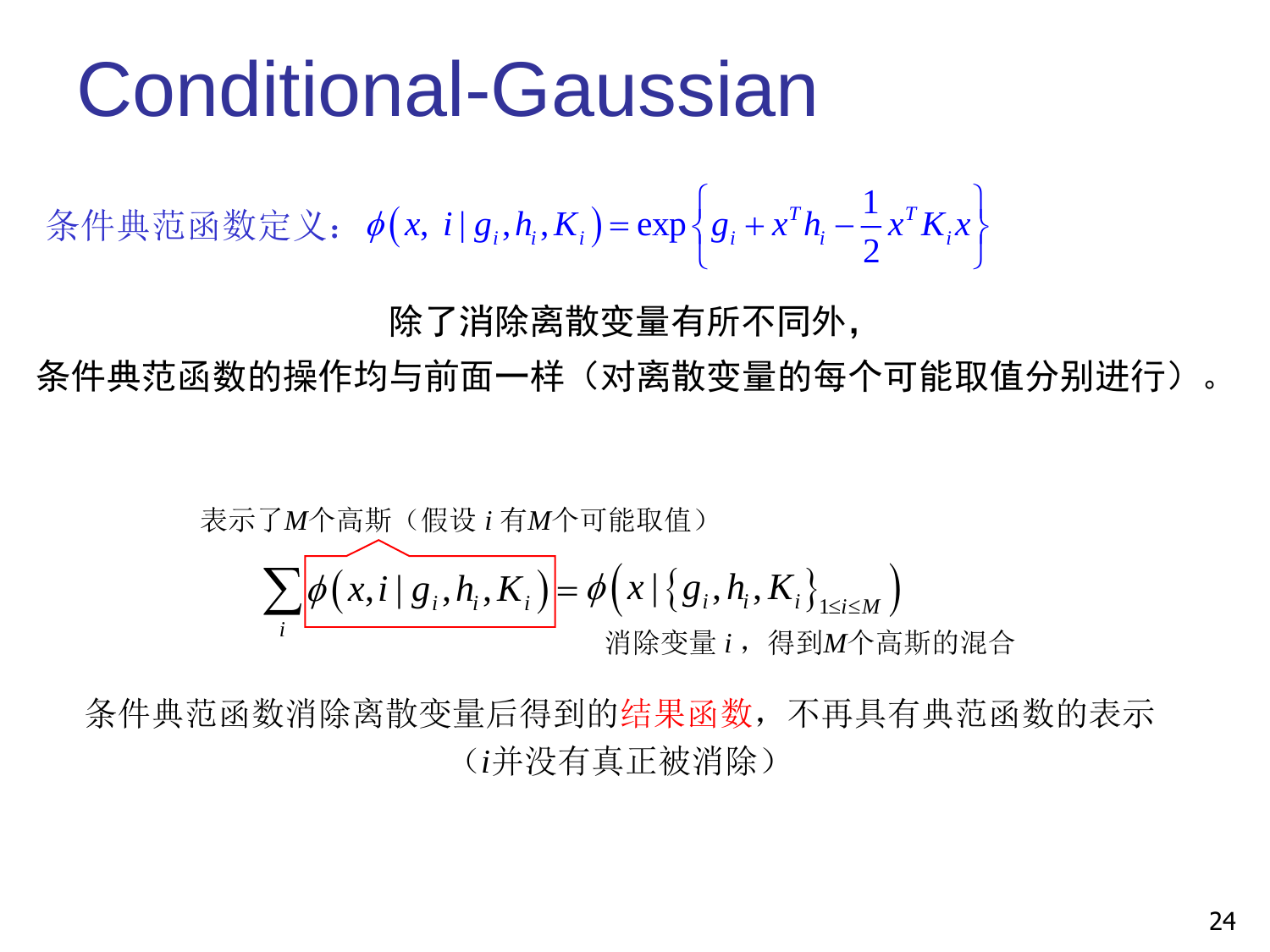# Problem with strict marginalization

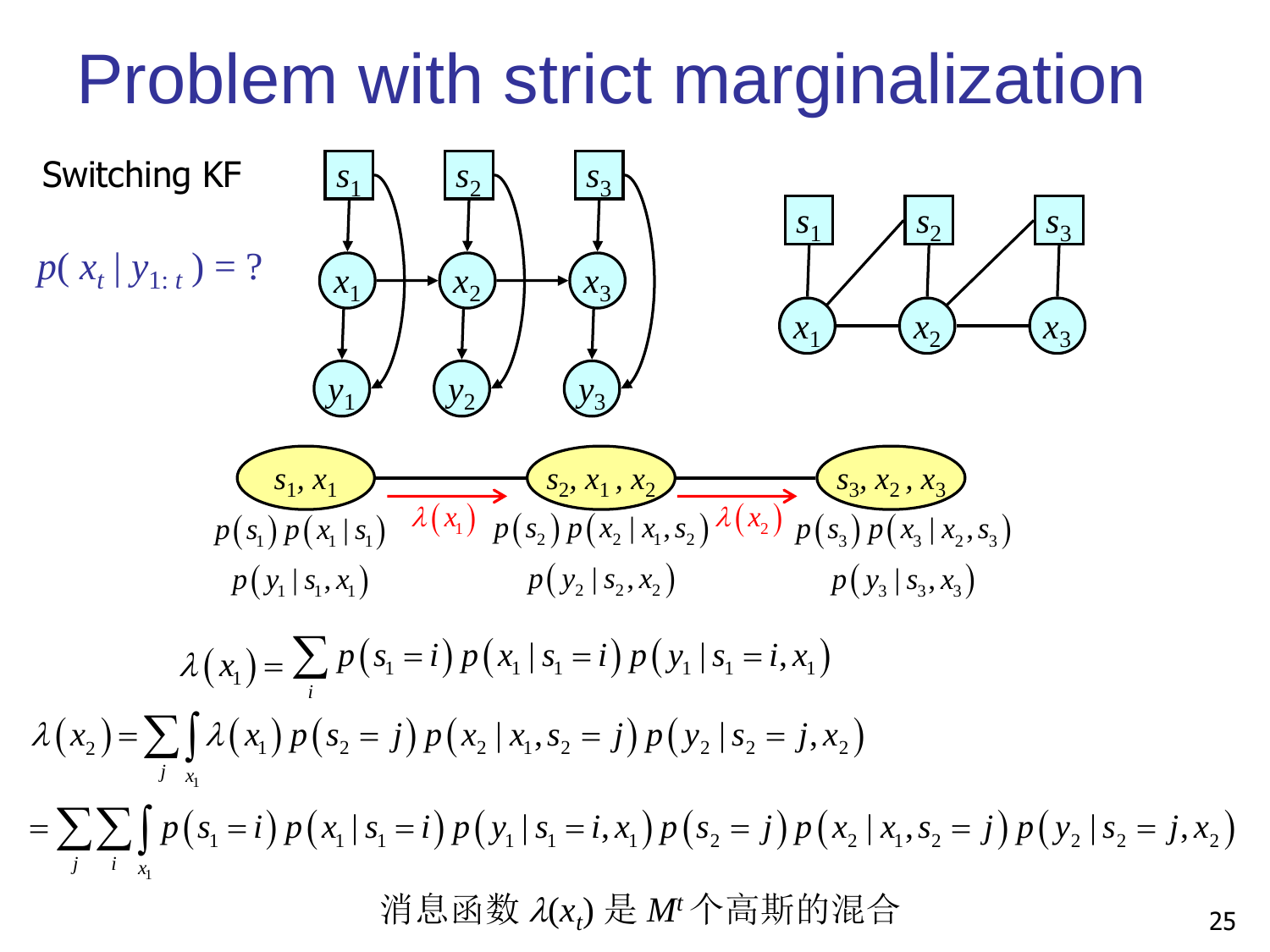# Weak marginalization

条件典范函数消除离散变量后得到的新函数,不再具有典范函数的表示

$$
\overrightarrow{z} = \sum_{j} \phi\left(x, j | p_{j}, \mu_{j}, \Sigma_{j}\right) = \phi\left(x | \left\{p_{j}, \mu_{j}, \Sigma_{j}\right\}_{1 \leq j \leq M}\right)
$$
\n
$$
\sum_{j} \phi\left(x, j | p_{j}, \mu_{j}, \Sigma_{j}\right) = \phi\left(x | \left\{p_{j}, \mu_{j}, \Sigma_{j}\right\}_{1 \leq j \leq M}\right)
$$
\n
$$
\text{Hé } \mathcal{F} \equiv j \,, \text{ H and H, H.}
$$

一种阻止这种指数增长的办法是:将 *M*个高斯混合压成(collapse)1 个高斯 最小化  $\phi\left(x \, | \, \left\{p_j, \mu_j, \Sigma_j\right\}_{1 \leq j \leq M}\right)$ 与  $\phi\bigl(x|\, \tilde{p}, \tilde{\mu}, \tilde{\Sigma}\bigr)$  之间的 KL 距离

Weak marginalization

Moment matching Assumed density filtering

$$
\tilde{p} = \sum_{j} p_{j}
$$
\n
$$
\tilde{p}_{j} = p_{j} / \tilde{p}
$$
\n
$$
\tilde{\mu} = \sum_{j} \mu_{j} \tilde{p}_{j}
$$
\n
$$
\tilde{\Sigma} = \sum_{j} \Sigma_{j} \tilde{p}_{j} + \sum_{j} (\mu_{j} - \tilde{\mu}) (\mu_{j} - \tilde{\mu})^{T} \tilde{p}_{j}
$$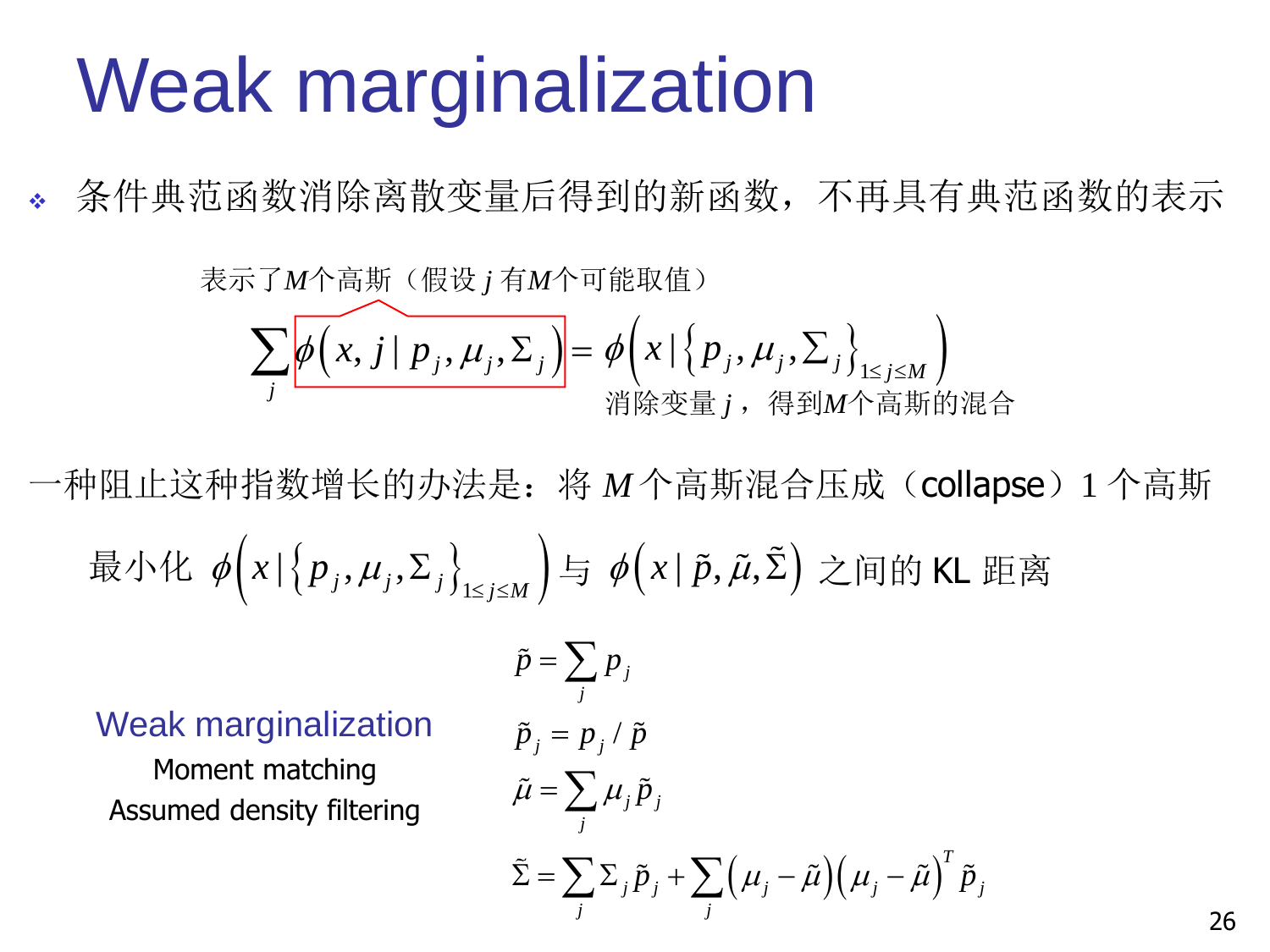# 含有连续变量的图模型推理

Cluster-tree elimination算法依然成立

算法本身并没有对联合分布中的变量是离散还是连续做限制

Linear-Gaussian

KalmanFilter

典范函数的运算法则

Linear-Gaussian CPD Entering evidence Product Marginalization

使函数操作变得容易

**Conditional** Gaussian (CG) Mixed discrete-Gaussian

Non-linear non-Gaussian

Strict marginalization is feasible, when 先消除连续变量, 再消除离散变量

#### Weak marginalization

Moment matching Assumed density filtering

Exact inference is usually not feasible !

> Two classes of approximation: **Stochastic**

**Deterministic**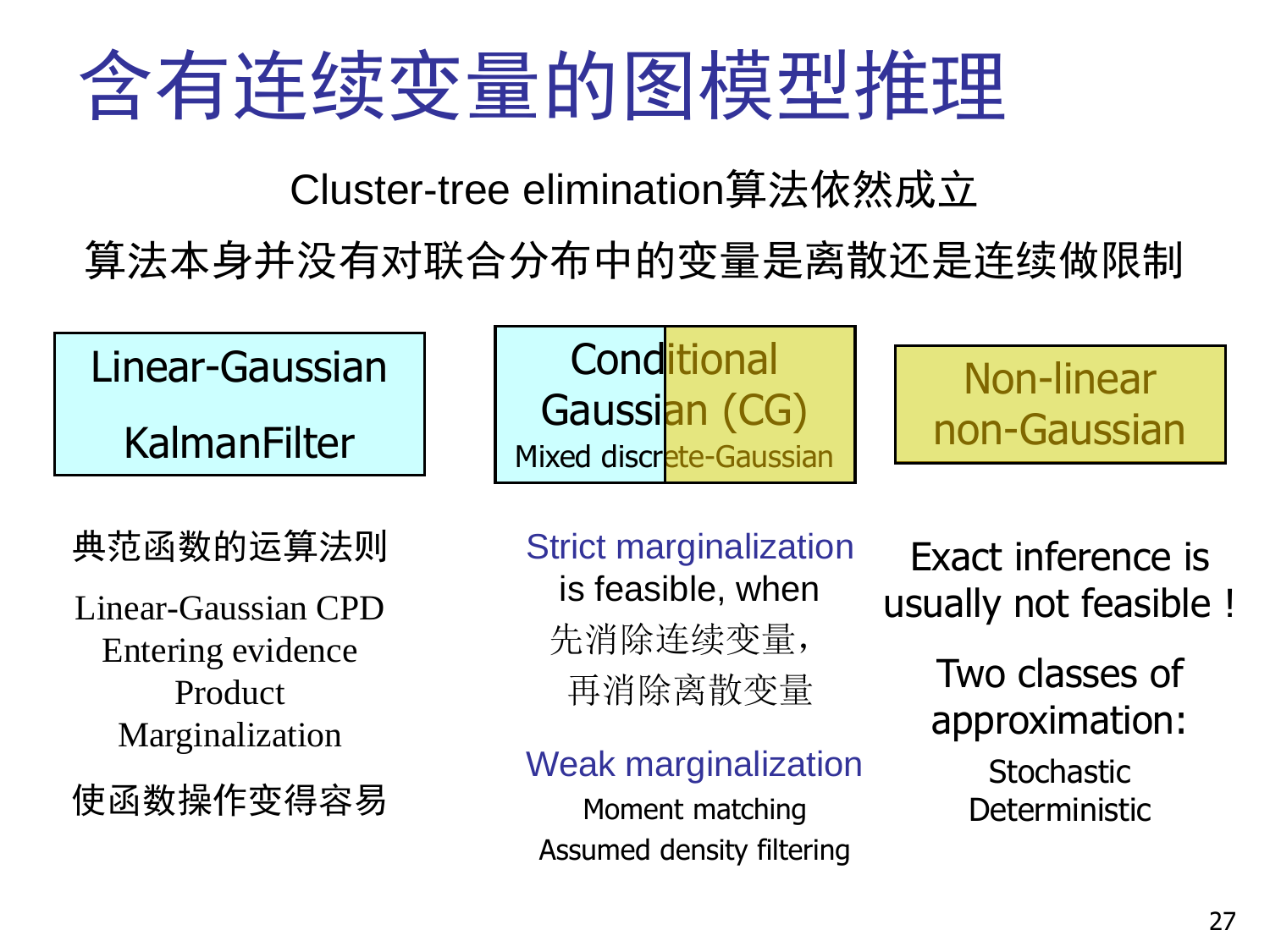

## 第一章 图模型的表示理论(**2**)

- **E** Semantics (DGM, UGM)
- **HMM, CRF**

## 第二章 图模型的推理理论(**4**)

- 精确推理:**variable-elimination**,**cluster-tree**,**triangulate**
- 连续变量:**Kalman**
- 采样近似:**sampling**
- 变分近似:**variational**

### 第三章 图模型的学习理论(**2**)

#### 参数学习:**maxlikelihoodEstimate**,**RFLearning, BayesEstimate**

结构学习:**StructureLearning**

|                                  |                           | $pgm-2$ hmm-crf $\sqrt{ }$ | $pgm-4$ kalman $\sqrt{ }$ |
|----------------------------------|---------------------------|----------------------------|---------------------------|
|                                  | pgm-1 semantics $\sqrt{}$ | pgm-3 exact $\sqrt{}$      | pgm-5 sampling            |
| pgm-6 variational pgm-8 Bayesian |                           |                            |                           |
| pgm-7 ML                         |                           |                            |                           |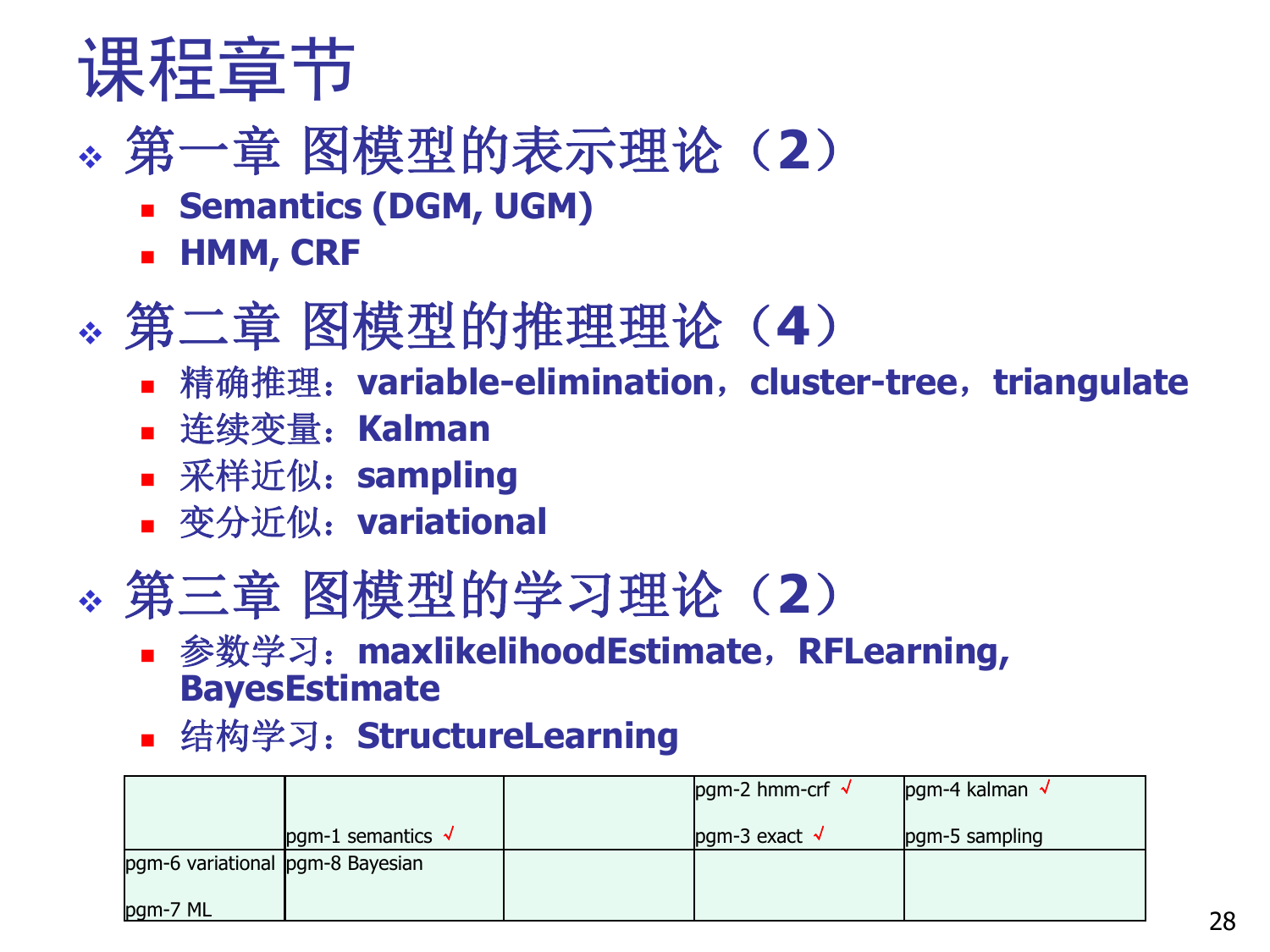## Transformed mixture of Gaussians (TMG)

$$
p(x,l,z,c) = p(c)p(l)p(z|c)p(x|l,z)
$$
  
=  $\pi_c p_l N(z|\mu_c, \Phi_c) N(x|\Gamma_l z, \Psi)$   
 $\phi(c,z)$   $\phi(l,x,z)$